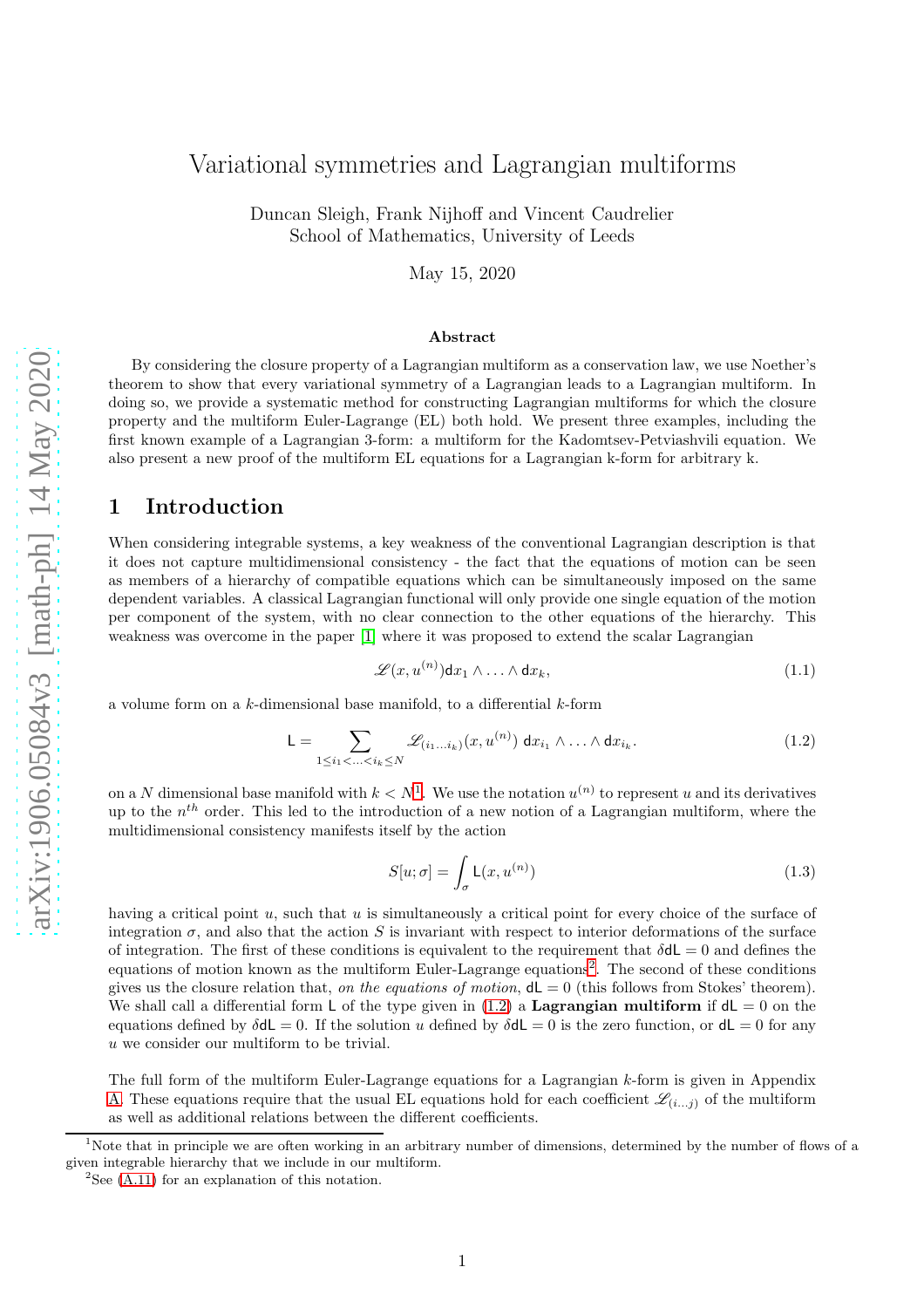**Remark 1.1.** We shall often use the notation  $\mathscr{L}_{(i...j)}$  to represent the coefficient of  $dx_i \wedge \ldots \wedge dx_j$  in a Lagrangian multiform L (e.g.  $\mathscr{L}_{(123)}$  would be the coefficient of  $dx_1 \wedge dx_2 \wedge dx_3$ ). We need only define the  $\mathscr{L}_{(i...j)}$  in the case where  $i < \ldots < j$ . We then define the  $\mathscr{L}_{(i...j)}$  for other permutations of indices by the convention that they are anti-symmetric. There are examples of Lagrangian multiforms, such as those given in [\[1\]](#page-13-0), [\[2\]](#page-13-1) and [\[3\]](#page-13-2), where there is a natural covariance and anti-symmetry built into the structure such that it is automatic that  $\mathscr{L}_{(ij)} = -\mathscr{L}_{(ji)}$ . In the case where we are considering an N – 1 form on an N dimensional base manifold, we shall also use the notation  $\mathscr{L}_{(\bar{i})}$  to represent the coefficient of  $dx_{i+1} \wedge \ldots \wedge dx_N \wedge dx_1 \wedge \ldots \wedge dx_{i-1}$ , i.e. where the  $dx_i$ 's appear in cyclic order and  $dx_i$  is removed.

A major difficulty in studying Lagrangian multiforms (particularly when working with Lagrangians that are not naturally covariant) is the construction of the components  $\mathscr{L}_{(i...j)}$ , even for known integrable classical field theories. This problem has attracted attention previously, e.g. in [\[4\]](#page-13-3). In this paper, we introduce a new method to answer this problem based on the use of variational symmetries and Noether's theorem [\[5\]](#page-13-4). We note that the connection between Noether's theorem and Lagrangian multiforms was first explored in [\[6\]](#page-13-5), and extended in [\[7\]](#page-13-6) where a systematic method of constructing Lagrangian 1-forms from variational symmetries was given for systems in classical mechanics. In this paper, we deal with field theories in  $1+1$  and, for the first time  $2+1$  dimensions. Because we require that  $d\mathsf{L}=0$  on the equations of motion, we are able to consider this as a conservation law and use Noether's theorem [\[5\]](#page-13-4) to relate this to variational symmetries of the components  $\mathscr{L}_{(i...j)}$  of our multiform. This provides us with a systematic means of constructing Lagrangian multiforms (of any order). In Section [2](#page-1-0) we give a brief overview of variational symmetries, and Noether's theorem. In Section [3,](#page-2-0) we present our new results along with three examples, including a multiform for the first two flows of the K-P hierarchy - the first ever example of a continuous  $2 + 1$  dimensional Lagrangian multiform. In Appendix [A,](#page-10-0) we provide a new proof of the multiform Euler-Lagrange equations for a Lagrangian  $k$ -form, which were first derived in [\[8\]](#page-13-7).

# <span id="page-1-0"></span>2 Variational symmetries and Noether's theorem

In this section, we shall make use of a version of Noether's (first) theorem as presented in [\[9\]](#page-13-8), where proofs of all statements in this section can be found. We consider systems with  $p$  independent variables  $x = (x_1, \ldots, x_p)$  and q dependent variables  $u = (u^1, \ldots, u^q)^T$ . In the rest of this paper, we will often use u to denote the collection of fields  $u^1, \ldots, u^q$  or the vector  $(u^1, \ldots, u^q)^T$ .

### 2.1 Generalized and evolutionary vector fields

We consider vector fields of the form

<span id="page-1-1"></span>
$$
\mathbf{v} = \sum_{i=1}^{p} \xi_i \frac{\partial}{\partial x_i} + \sum_{\alpha=1}^{q} \phi_\alpha \frac{\partial}{\partial u^\alpha}
$$
(2.1)

We say that **v** is a **geometric vector field** if the  $\xi_i$  and  $\phi_\alpha$  depend only on x and u. If the  $\xi_i$  and  $\phi_\alpha$ depend also on derivatives of u, we say that **v** is a **generalized vector field**. If all of the  $\xi_i$  are zero, i.e.

$$
\mathbf{v}_Q = \sum_{\alpha=1}^q Q_\alpha \frac{\partial}{\partial u^\alpha} \equiv Q \cdot \frac{\partial}{\partial u},\qquad(2.2)
$$

we call  $\mathbf{v}_Q$  an **evolutionary vector field** with **characteristic**  $Q(x,u^{(n)})=(Q_1(x,u^{(n)}),\ldots,Q_q(x,u^{(n)}))^T,$ where  $Q(x, u^{(n)})$  is taken to mean that Q may depend on x, u and derivatives of u. The prolongation of an evolutionary vector field  $\mathbf{v}_Q$  takes the form

$$
\operatorname{pr} \mathbf{v}_Q = \sum_{\alpha, J} \mathbf{D}_J \, Q_\alpha \frac{\partial}{\partial u_J^\alpha} \tag{2.3}
$$

where we have used the multi-index notation where J is the ordered set  $(j_1, \ldots, j_p)$  and

$$
D_J := \prod_{i=1}^p (D_{x_i})^{j_i}, \quad D_{x_i} = \frac{\partial}{\partial x_i} + \sum_{\alpha, J} u_{J_i}^{\alpha} \frac{\partial}{\partial u_J^{\alpha}}.
$$
 (2.4)

We shall write  $J_i^r$  to denote  $(j_1,\ldots,j_i+r,\ldots,j_p)$ ,  $J\backslash k^r$  to denote  $(j_1,\ldots,j_k-r,\ldots,j_p)$  and  $|J|$  to denote the sum  $j_1 + \ldots + j_p$ .

Every vector field **v** in the form of [\(2.1\)](#page-1-1) has an associated evolutionary representative  $\mathbf{v}_Q$  where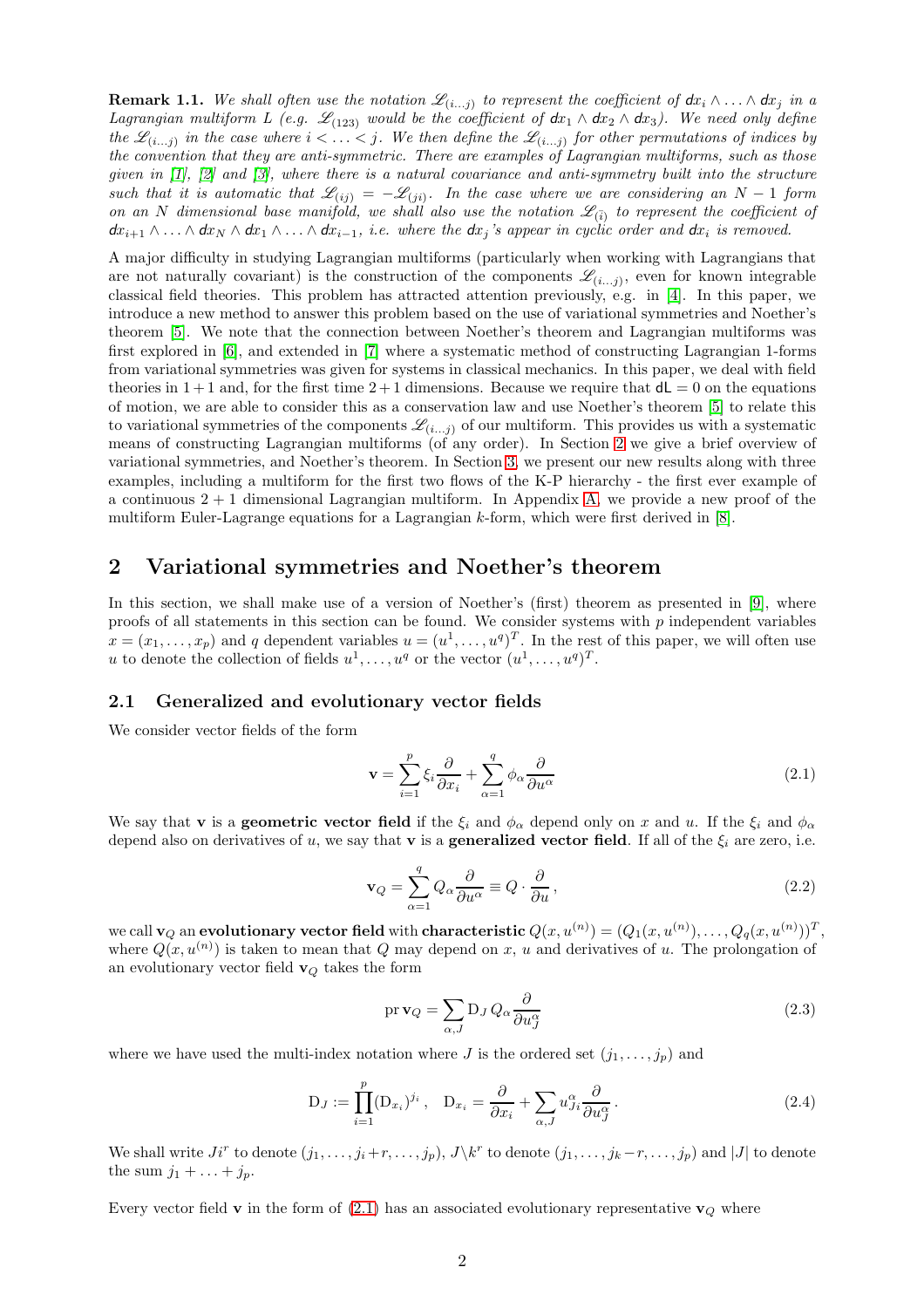$$
Q_{\alpha} = \phi_{\alpha} - \sum_{i=1}^{p} \xi_i u_{x_i}^{\alpha} \tag{2.5}
$$

## 2.2 Variational symmetries

The vector field **v** is a variational symmetry of a Lagrangian  $\mathscr{L}(x, u^{(n)})dx_i \wedge \ldots \wedge dx_j$  if and only if

$$
\text{pr}\,\mathbf{v}(\mathcal{L}) + \mathcal{L}\,\text{Div}\,\xi = \text{Div}\,B\tag{2.6}
$$

for some  $B(x, u^{(n)}) = (B_1(x, u^{(n)}), \dots, B_p(x, u^{(n)}))^T$ . For an evolutionary vector  $\mathbf{v}_Q$ , this simplifies to

$$
\operatorname{pr} \mathbf{v}_Q(\mathcal{L}) = \operatorname{Div} \tilde{B} \tag{2.7}
$$

for some  $\tilde{B}(x, u^{(n)}) = (\tilde{B}_1(x, u^{(n)}), \dots, \tilde{B}_p(x, u^{(n)}))^T$ . A generalized vector field **v** is a variational symmetry of  $\mathscr L$  if and only if its evolutionary representative  $\mathbf{v}_Q$  is.

Finding the variational symmetries of a given Lagrangian is a non-trivial exercise. Methods for doing so are covered in [\[9\]](#page-13-8), [\[10\]](#page-13-9), [\[11\]](#page-13-10) and [\[12\]](#page-13-11). In our approach, we assume that such a variational symmetry is given (by applying one of those methods for instance) and we use it as our starting point to construct a Lagrangian multiform.

### 2.3 Noether's theorem

In order to introduce Noether's theorem, we will require the Euler operater E. We define the Euler operator E to be the q-component vector operator whose  $\alpha^{th}$  component is  $E_{\alpha}$  given by

$$
E_{\alpha} = \sum_{J} (-1)^{|J|} D_J \frac{\partial}{\partial u_J^{\alpha}}
$$
\n(2.8)

The sum is over all multi-indices  $J = (j_1, \ldots, j_p)$ . For a Lagrangian  $\mathscr{L}, E(\mathscr{L}) = 0$  gives the standard Euler Lagrange equations for  $\mathscr{L}$ . For example, in the case where  $p = 2$ ,  $q = 1$  and  $\mathscr{L}$  contains terms up to the  $2^{nd}$  jet,

$$
E(\mathcal{L}) = \frac{\partial \mathcal{L}}{\partial u} - D_{x_1} \frac{\partial \mathcal{L}}{\partial u_{x_1}} - D_{x_2} \frac{\partial \mathcal{L}}{\partial u_{x_2}} + D_{x_1}^2 \frac{\partial \mathcal{L}}{\partial u_{x_1 x_1}} + D_{x_1} D_{x_2} \frac{\partial \mathcal{L}}{\partial u_{x_1 x_2}} + D_{x_2}^2 \frac{\partial \mathcal{L}}{\partial u_{x_2 x_2}}.
$$
(2.9)

We say that the equations of motion given by  $E(\mathscr{L}) = 0$  are of maximal rank if the  $q \times (p + q{\binom{p+n}{n}})$ Jacobian matrix

$$
\mathsf{J}_{\mathcal{E}(\mathscr{L})} = \left( \frac{\partial \mathcal{E}_i(\mathscr{L})}{\partial x_j}, \frac{\partial \mathcal{E}_i(\mathscr{L})}{\partial u_j^{\alpha}} \right)
$$
(2.10)

is of rank q (i.e. of maximal rank) on the equations of motion given by  $E(\mathscr{L}) = 0$ .

**Theorem 2.1.** [Noether] Let  $v_Q$  be an evolutionary vector field with characteristic Q and  $\mathscr L$  a Lagrangian density, such that  $E(\mathscr{L})$  is of maximal rank. Then,

<span id="page-2-1"></span>
$$
\text{pr } \mathbf{v}_Q(\mathcal{L}) = \text{Div } B(x, u^{(n)}) \text{ for some } B \iff Q \cdot E(\mathcal{L}) = \text{Div } P \text{ for some } P(x, u^{(n)}) \, . \tag{2.11}
$$

where  $Q \cdot E = \sum_{n=1}^{q}$  $\alpha=1$  $Q_{\alpha} E_{\alpha}$ .

The right hand side of [\(2.11\)](#page-2-1) is the characteristic form of a conservation law. Since setting  $E(\mathscr{L}) = 0$ defines the equations of motion, this tells us that  $Div P = 0$  on the equations of motion - the usual form of a conservation law.

# <span id="page-2-0"></span>3 Variational symmetries as Lagrangian multiforms

In this section, we shall take the well known results of the previous section, and apply them in the context of Lagrangian multiforms. We consider the Lagrangian density  $\mathscr L$  on a manifold with p independent, and  $q$  dependent variables from the previous section. In order to be able to apply Noether's theorem, we require that the corresponding EL equations  $E(\mathscr{L}) = 0$  are of maximal rank. If we introduce a new

independent variable  $x_{p+1}$ , independent of  $x_1, \ldots, x_p$ , and the vector field  $\mathbf{w} = u_{x_{p+1}} \cdot \frac{\partial}{\partial u}$  then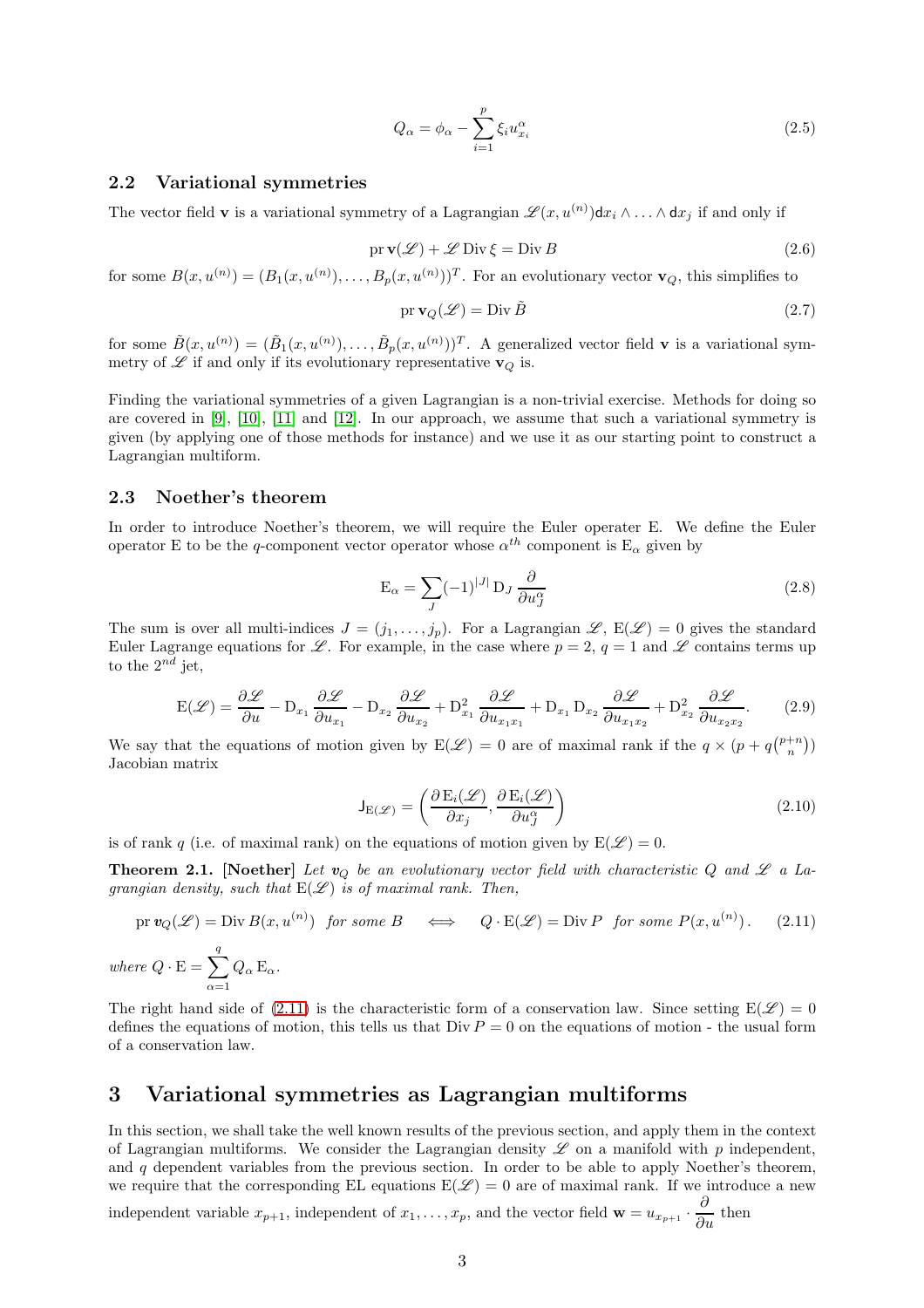<span id="page-3-3"></span>
$$
\text{pr}\,\mathbf{w}(\mathcal{L}) = \mathbf{D}_{x_{p+1}}\,\mathcal{L}.\tag{3.1}
$$

Also, by reversing the integration by parts that was used to get from  $\mathscr L$  to  $E(\mathscr L)$  it follows that

<span id="page-3-0"></span>
$$
u_{x_{p+1}} \cdot E(\mathcal{L}) = D_{x_{p+1}} \mathcal{L} + \text{Div } A \tag{3.2}
$$

for some A, where the  $x_{p+1}$  component of A is zero. If Q is the characteristic of a variational symmetry of  ${\mathscr L}$  then Noether's theorem tells us that

<span id="page-3-1"></span>
$$
Q \cdot \mathcal{E}(\mathcal{L}) = \text{Div } P \tag{3.3}
$$

for some  $P$ . Adding  $(3.2)$  and  $(3.3)$  gives us that

<span id="page-3-4"></span>
$$
(u_{x_{p+1}} + Q) \cdot \mathcal{E}(\mathcal{L}) = \text{Div }\tilde{P}
$$
\n(3.4)

where  $\tilde{P} = A + P$  so the  $x_{p+1}$  component of  $\tilde{P}$  is  $\mathscr{L}$ . We use this idea to construct Lagrangian multiforms as follows.

<span id="page-3-5"></span>**Theorem 3.1.** Let  $Q(x, u^{(n)})$  be the characteristic of a variational symmetry of the Lagrangian density  $\mathscr{L}(x, u^{(n)})$  such that  $\mathscr L$  and  $Q$  have no dependence on  $x_{p+1}$  or derivatives of u with respect to  $x_{p+1}$ . If  $\ddot{Q} = u_{x_{p+1}} + Q$  then

<span id="page-3-2"></span>
$$
\tilde{Q} \cdot \mathcal{E}(\mathcal{L}) = \text{Div } P \tag{3.5}
$$

for some  $P = (P_1, \ldots P_p, P_{p+1})^T$ , and the p-form L such that

$$
L = \sum_{i=1}^{p+1} \mathcal{L}_{(\bar{i})} dx_{i+1} \wedge \ldots \wedge dx_{p+1} \wedge dx_1 \wedge \ldots \wedge dx_{i-1} \quad with \quad \mathcal{L}_{(\bar{i})} = (-1)^{ip} P_i \tag{3.6}
$$

is a Lagrangian multiform. The  $p + 1$  component of P is equivalent (i.e. equal modulo total derivatives) to  $\mathscr L$ .

*Proof.* The existence of a P that satisfies [\(3.5\)](#page-3-2) and has  $\mathscr L$  as its  $p+1$  component follows from the introduction to this section, equations [\(3.1\)](#page-3-3) to [\(3.4\)](#page-3-4). Since Q is a symmetry of  $E(\mathscr{L})$  we know that the equations  $\tilde{Q} = 0$  and  $E(\mathcal{L}) = 0$  are compatible in the sense that there exists a *general* common solution. Then

$$
dL = (-1)^p \operatorname{Div} P \, dx_1 \wedge \ldots \wedge dx_{p+1}, \tag{3.7}
$$

and it follows that  $\delta dL = 0$  is equivalent to the requirement that

$$
\frac{\partial}{\partial u_I} \text{Div } P = 0 \quad \forall I. \tag{3.8}
$$

Using [\(3.5\)](#page-3-2), this gives us that

$$
\frac{\partial}{\partial u_I} \operatorname{Div} P = \left(\frac{\partial}{\partial u_I} \tilde{Q}\right) \cdot \operatorname{E}(\mathscr{L}) + \tilde{Q} \cdot \left(\frac{\partial}{\partial u_I} \operatorname{E}(\mathscr{L})\right),\tag{3.9}
$$

and since  $E(\mathscr{L})$  is of maximal rank (a requirement for Noether's theorem), the necessary and sufficient condition for  $\delta dL = 0$  is that both  $\dot{Q} = 0$  and  $E(\mathscr{L}) = 0$  hold simultaneously. From the form of [\(3.5\)](#page-3-2), it is clear that  $d\mathsf{L} = 0$  on solutions of either  $Q = 0$  or  $E(\mathscr{L}) = 0$ .  $\Box$ 

**Remark 3.2.** Theorem [3.1](#page-3-5) allows us to construct a  $p + 1$  dimensional Lagrangian multiform from a Lagrangian in p dimensions and a single variational symmetry. It is natural to consider whether, in the case where we have a set of l commuting variational symmetries, we can iterate the process to find a  $p+l$ dimensional Lagrangian multiform, as was achieved for a class of 1-forms in [\[7\]](#page-13-6). In Section [3.3](#page-6-0) we use Theorem [3.1](#page-3-5) to obtain a multiform that incorporates the first three flows of the AKNS hierarchy. We also show why, in the case of a Lagrangian 2-form, it is always possible to obtain a  $2 + l$  dimensional Lagrangian 2-form from an autonomous polynomial Lagrangian  $\mathcal{L}_{(12)}$  and a set of l commuting variational symmetries with autonomous polynomial characteristics. A similar argument can be used for autonomous polynomial k-forms for arbitrary k. Whether or not non-autonomous, non-polynomial systems can be extended through repeated application of Theorem [3.1](#page-3-5) remains an open problem.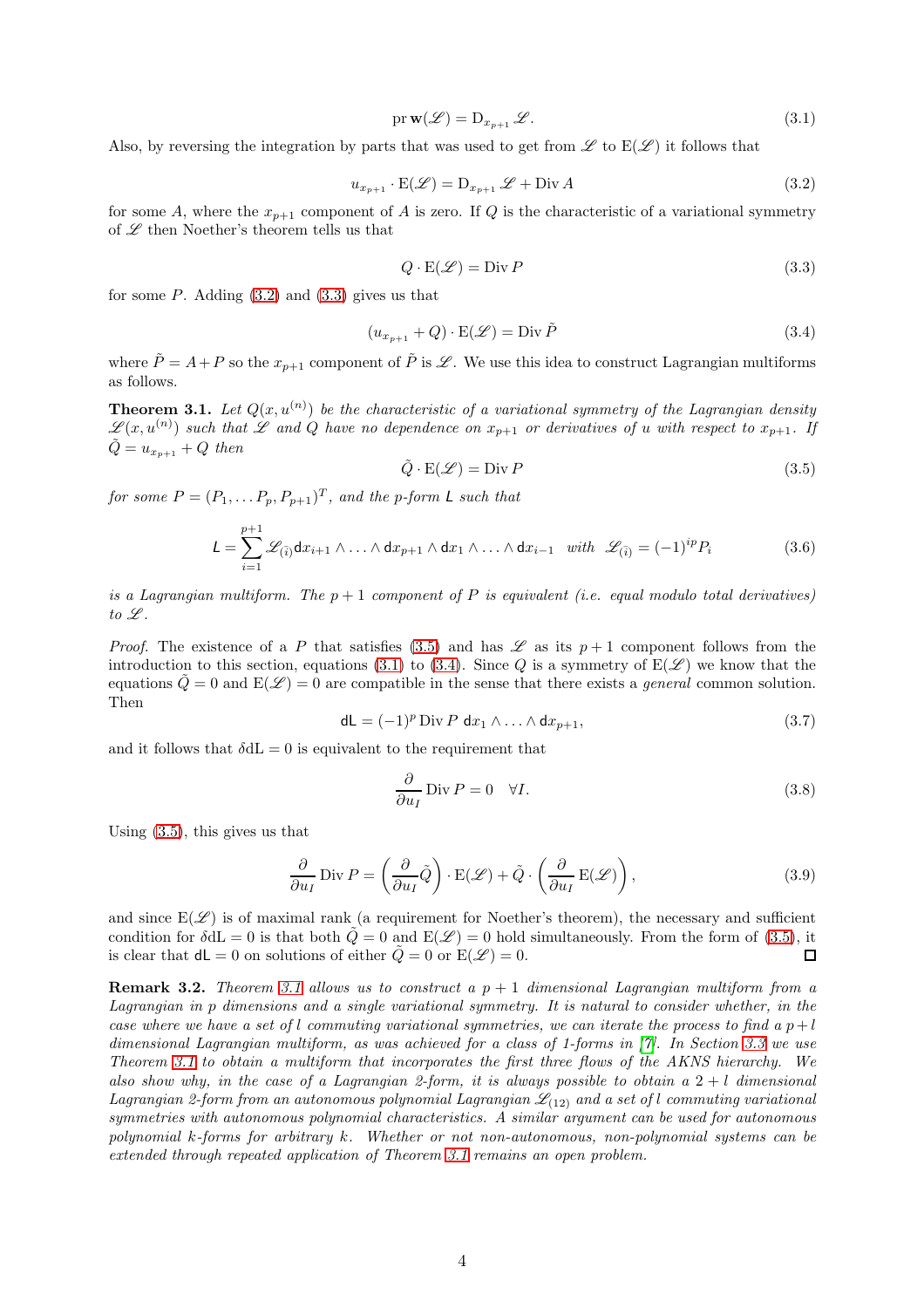We note that P is not unique. Indeed, any change to P that is equivalent to adding an exact form to L will also satisfy  $(3.5)$ . In addition, we can perform "integration by parts" on the left hand side of  $(3.5)$ and the remaining terms will still be a divergence, e.g.

$$
\tilde{Q} \cdot E(\mathcal{L}) \to -D_x \tilde{Q} \cdot D_x^{-1} E(\mathcal{L}) \text{ and Div } P \to \text{Div } \tilde{P} = \text{Div } P - D_x (Q \cdot D_x^{-1} E(\mathcal{L})). \tag{3.10}
$$

Such a transformation amounts to adding a double zero to one of the components of  $P$  so the resultant Lagrangian multiform will be essentially the same in that  $\delta dL = 0$  will give the same equations of motion, and  $dL = 0$  will still hold on these equations of motion. This idea can be generalized further by noticing that the "integration by parts" can be carried out on any constituent part of  $\tilde{Q} \cdot E(\mathscr{L})$ , e.g.

$$
\tilde{Q}_i \mathcal{E}_i(\mathcal{L}) \to -\mathcal{D}_x \, \tilde{Q}_i \, \mathcal{D}_x^{-1} \mathcal{E}_i(\mathcal{L}), \tag{3.11}
$$

whilst leaving the resultant multiform essentially unchanged. The  $\tilde{Q}$  in [\(3.5\)](#page-3-2) is in evolutionary form with respect to  $x_{p+1}$  i.e. it is in the form  $u_{x_{p+1}} + Q(x, u^{(n)}) = 0$  where  $Q(x, u^{(n)})$  does not contain  $x_{p+1}$  or derivatives of u with respect to  $x_{p+1}$ . If, by using the above operations we are able to put  $E(\hat{\mathscr{L}})$  into evolutionary form with respect to some  $x_j$ , and neither  $x_j$  nor derivatives of u with respect to  $x_j$  appear in  $\tilde{Q}$  then we can reverse the roles of  $\tilde{Q}$  and  $E(\mathscr{L})$  whilst essentially leaving the resultant multiform unchanged. This idea forms the basis of the following theorem.

<span id="page-4-0"></span>Theorem 3.3. Consider the Lagrangian and variational symmetry as given in Theorem [3.1](#page-3-5) and let  $j \in \{1, \ldots, p\}$  be fixed. If there exist constants  $a_k$  and multi-indices  $J_k$  for  $k = 1, \ldots, q$  where the  $p + 1$ and j components of each  $J_k$  are zero, such that

$$
a_k \mathbf{D}_{J_k}^{-1} \mathbf{E}_k(\mathcal{L}) = 0 \tag{3.12}
$$

is in evolutionary form with respect to  $x_j$ , then the q components of  $E(\mathscr{L}_{(\bar{j})})$ , up to re-ordering, are precisely the q expressions

$$
\frac{1}{a_k} D_{J_k} \tilde{Q}_k. \tag{3.13}
$$

*Proof.* If there exist multi-indices  $J_k$  and constants  $a_k$  as described that put  $E(\mathscr{L})$  into evolutionary form with respect to  $x_j$ , then applying  $a_k D_{J_k}^{-1}$  to  $E_k(\mathscr{L})$  and  $\frac{1}{a_k} D_{J_k}$  to  $\tilde{Q}_k$  in [\(3.5\)](#page-3-2) amounts to performing integration by parts on the products  $\tilde{Q}_k E_k(\mathscr{L}),$  i.e.

$$
\frac{1}{a_k} D_{J_k} \tilde{Q}_k a_k D_{J_k}^{-1} E_k(\mathscr{L}) = \tilde{Q}_k E_k(\mathscr{L}) + \text{Div}\, C_k
$$
\n(3.14)

for some  $C_k$ . We note that the j and  $p+1$  components of  $C_k$  are zero since the j and  $p+1$  components of each  $J_k$  are zero. It follows that

$$
\sum_{k=1}^{q} \frac{1}{a_k} D_{J_k} \tilde{Q}_k . a_k D_{J_k}^{-1} E_k(\mathcal{L}) = \text{Div } \hat{P}
$$
\n(3.15)

where  $\hat{P} = P + \sum_{k=1}^{q} C_k$ . Now that each  $a_k D_{J_k}^{-1} E_k(\mathscr{L})$  is in evolutionary form, it follows from Noether's theorem that the corresponding characteristics represent variational symmetries of  $\frac{1}{a_k} D_{J_k} \tilde{Q}_k$ , and by Theorem [3.1,](#page-3-5)  $\mathscr{L}_{(\bar{j})}$  is the Lagrangian for  $\frac{1}{a_k} D_{J_k} \tilde{Q}_k$ ,  $k = 1, \ldots, q$ .  $\Box$ 

It follows that the multiforms described by P and  $\hat{P}$  in theorems [3.1](#page-3-5) and [3.3](#page-4-0) both have  $\mathscr{L}_{(\bar{j})}$  and  $\mathscr{L}$  as their j and  $p + 1$  components respectively, since the j and  $p + 1$  components of each  $C_k$  are zero.

## 3.1 The "zero" symmetry

Every Lagrangian multiform we know of that has been considered up to this point has related to integrable system. However, it is not the case that Lagrangian multiforms only exist for integrable systems, since Theorem [3.1](#page-3-5) applies to any Lagrangian with a variational symmetry. In fact, it turns out that every variational equation has at least one Lagrangian multiform description.

Using our construction, the requirements for a Lagrangian multiform are a Lagrangian density  $\mathscr{L}(x, u^{(n)})$ and a variational symmetry v. It is trivially true that the zero vector (i.e.  $\mathbf{v}_Q$  where  $Q = 0$ ) is a symmetry of every Lagrangian since  $\mathbf{v}_Q(\mathscr{L}) = 0$ . Letting  $\tilde{Q} = u_{x_{p+1}} + Q = u_{x_{p+1}}$ , it follows that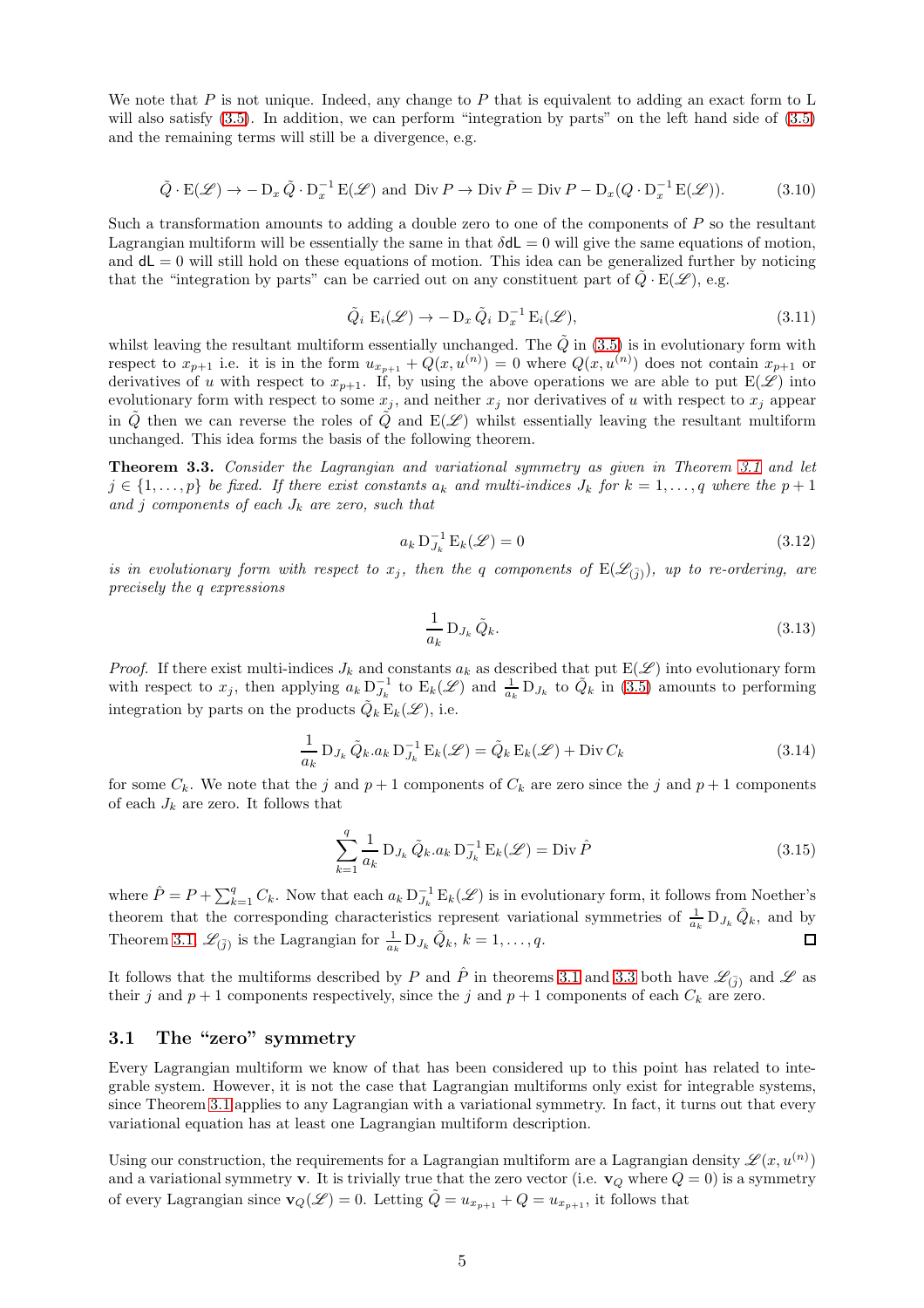<span id="page-5-0"></span>
$$
\tilde{Q} \cdot E(\mathcal{L}) = \text{Div } P \tag{3.16}
$$

for some  $P$ , and it follows from Theorem [3.1](#page-3-5) that  $P$  describes a Lagrangian multiform. Therefore every Lagrangian, regardless of integrability, fits into at least one Lagrangian multiform description.

Remark 3.4. This particular multiform could reasonably be described as semi-trivial, in that one of the equations of motion is simply  $u_{x_{n+1}} = 0$ . However, it does have a practical application relating to the inverse problem of finding a Lagrangian (if it exists) for a given equation of motion. Also, the relation

$$
E(P \cdot Q) = D_P^*(Q) + D_Q^*(P), \tag{3.17}
$$

as given in [\[9\]](#page-13-8) (where  $D_P(Q)$  is the Fréchet derivative of P acting on Q and  $D_P^*$  is the adjoint of  $D_P$ ) can be applied to [\(3.16\)](#page-5-0) in the case where  $\tilde{Q} = u_{x_{p+1}}$  to derive the condition (also given in [\[9\]](#page-13-8)) that an equation has a Lagrangian description if and only if its Fréchet derivative is self adjoint.

Since we can apply Theorem [3.1](#page-3-5) with any variational symmetry, many Lagrangians can fit into more that one Lagrangian multiform description. For example, if a given Lagrangian possesses time/space shift symmetries and rotational symmetries then we can obtain a Lagrangian multiform for each. However, unless the symmetries themselves describe mutually commuting flows, we cannot expect it to be possible to connect these multiforms descriptions to each other in any coherent way (i.e. as we are able to do in the case of the AKNS multiform in section [3.3\)](#page-6-0). The latter point emphasises the distinction between multiforms as just described, and multiforms carrying information about the integrability of the equations of motion, which was the original intent of the notion of Lagrangian multiforms.

Next, we shall give three examples of constructing Lagrangian multiforms from variational symmetries. All three systems considered come from well known integrable hierarchies - this simplifies the task of finding variational symmetries, since the required symmetries are other equations taken from the respective hierarchies.

## 3.2 The sine-Gordon equation

The sine-Gordon equation,  $u_{x_1x_2} = \sin u$  with Lagrangian density

$$
\mathcal{L}_{(12)} = \frac{1}{2} u_{x_1} u_{x_2} - \cos u \tag{3.18}
$$

and variational symmetry  $Q = u_{3x_1} + \frac{1}{2}u_{x_1}^3$  is given as an example in [\[9\]](#page-13-8). We can confirm that Q is a variational symmetry of  $\mathscr L$  by checking that pr  $\mathbf{v}_Q \mathscr L = \text{Div } P$  for some P. Indeed, we find that

$$
\begin{split} \operatorname{pr} \mathbf{v}_{Q} \mathcal{L} &= \frac{1}{2} (u_{4x_1} + \frac{3}{2} u_{x_1}^2 u_{x_1x_1}) u_{x_2} + \frac{1}{2} (u_{3x_1x_2} + \frac{3}{2} u_{x_1}^2 u_{x_1x_2}) u_{x_1} + (u_{3x_1} + \frac{1}{2} u_{x_1}^3) \sin u \\ &= D_{x_1} (\frac{1}{2} u_{x_1} u_{x_1x_1x_2} - \frac{1}{2} u_{x_1x_1} u_{x_1x_2} + \frac{1}{2} u_{x_1x_1x_1} u_{x_2} + \frac{1}{4} u_{x_1}^3 u_{x_2} + u_{x_1x_1} \sin u - \frac{1}{2} u_{x_1}^2 \cos u) \end{split} \tag{3.19}
$$
\n
$$
+ D_{x_2} (\frac{1}{8} u_{x_1}^4).
$$

We now let  $\tilde{Q} = u_{x_3} - Q$ . In this case,  $\tilde{Q} = 0$  is precisely the modified KdV equation which is known to be compatible with the sine-Gordon equation. By Theorem [3.1,](#page-3-5) the product

<span id="page-5-1"></span>
$$
\tilde{Q} \cdot \mathcal{E}(\mathcal{L}) = (u_{x_3} - u_{3x_1} - \frac{1}{2}u_{x_1}^3)(\sin u - u_{x_1x_2}) = \text{Div } P,
$$
\n(3.20)

i.e. it is a divergence. If we write this product in terms of the components of  $P$  we find that

$$
P = \begin{pmatrix} -\frac{1}{2}u_{x_2}u_{x_3} + u_{x_1x_1}u_{x_1x_2} - u_{x_1x_1}\sin u + \frac{1}{2}u_{x_1}^2\cos u \\ -\frac{1}{2}u_{x_1}u_{x_3} - \frac{1}{2}u_{x_1x_1}^2 + \frac{1}{8}u_{x_1}^4 \\ \frac{1}{2}u_{x_1}u_{x_2} - \cos u \end{pmatrix} = \begin{pmatrix} \mathcal{L}_{(23)} \\ \mathcal{L}_{(31)} \\ \mathcal{L}_{(12)} \end{pmatrix}
$$
(3.21)

satisfies [\(3.20\)](#page-5-1), and is precicely the Lagrangian multiform for the sine-Gordon equation that was given in [\[6\]](#page-13-5).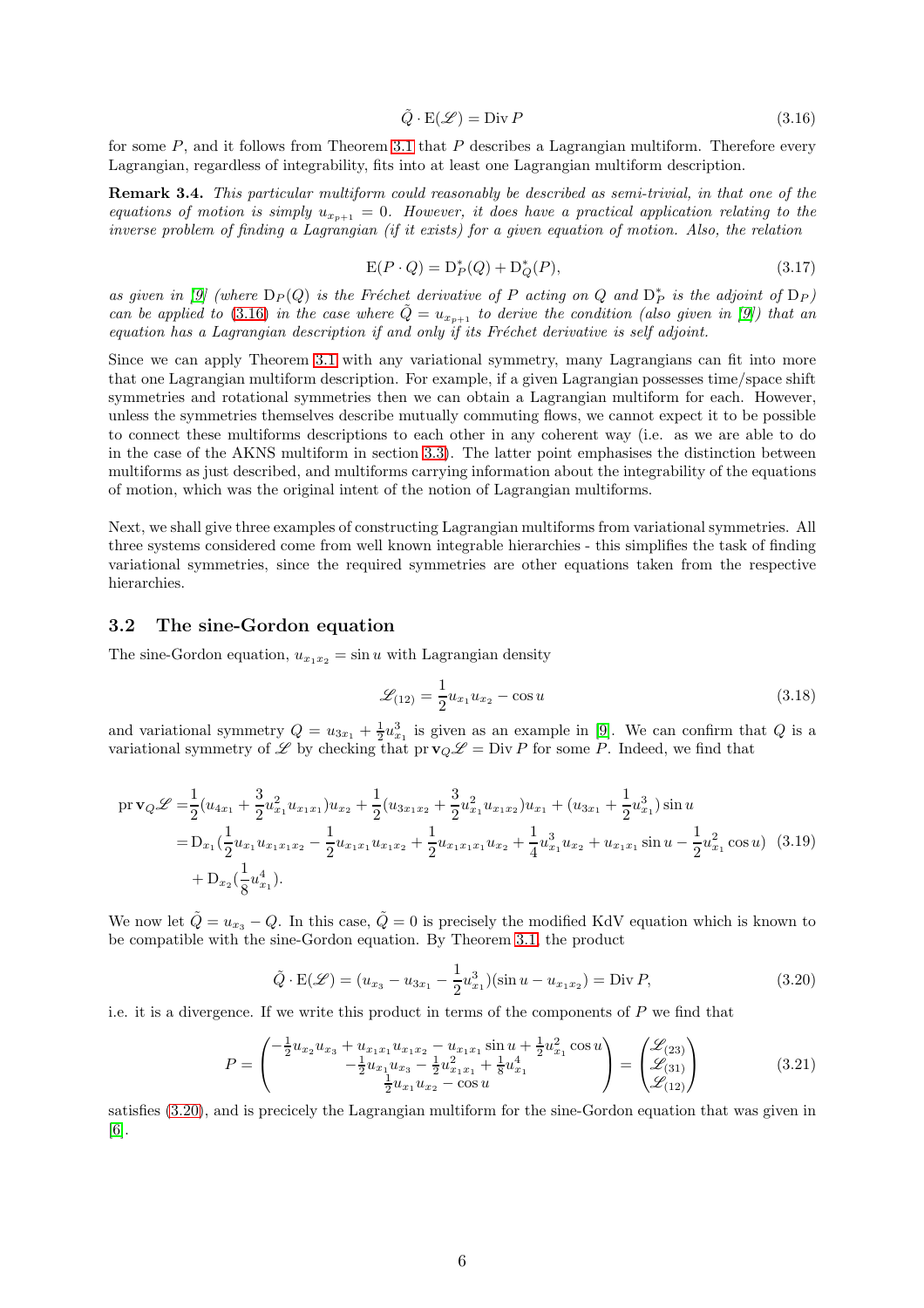## <span id="page-6-0"></span>3.3 The AKNS multiform

The first two flows of the AKNS hierarchy [\[13\]](#page-13-12) were shown to possess a Lagrangian multiform structure in [\[3\]](#page-13-2). The  $\mathscr{L}_{(x_1,x_2)}$  and  $\mathscr{L}_{(x_3x_1)}$  AKNS Lagrangians, (see e.g. [\[14\]](#page-13-13)) are as follows:

<span id="page-6-1"></span>
$$
\mathcal{L}_{(12)} = \frac{1}{2}(rq_{x_2} - qr_{x_2}) + \frac{i}{2}q_{x_1}r_{x_1} + \frac{i}{2}q^2r^2,
$$
\n(3.22)

and

<span id="page-6-2"></span>
$$
\mathcal{L}_{(31)} = \frac{1}{2}(qr_{x_3} - r q_{x_3}) + \frac{1}{8}(r_{x_1}q_{x_1x_1} - q_{x_1}r_{x_1x_1}) + \frac{3}{8}qr(rq_{x_1} - qr_{x_1}),
$$
\n(3.23)

giving equations of motion

$$
r_{x_2} = -\frac{i}{2}r_{x_1x_1} + ir^2q,\tag{3.24}
$$

$$
q_{x_2} = \frac{i}{2} q_{x_1 x_1} - i q^2 r \tag{3.25}
$$

corresponding to the two components of  $E(\mathcal{L}_{(12)}) = 0$ , and

$$
r_{x_3} = \frac{3}{2}rqr_{x_1} - \frac{1}{4}r_{x_1x_1x_1},\tag{3.26}
$$

$$
q_{x_3} = \frac{3}{2}qrq_{x_1} - \frac{1}{4}q_{x_1x_1x_1},
$$
\n(3.27)

corresponding to the two components of  $E(\mathcal{L}_{(31)}) = 0$ . It is straightforward (but time consuming) to check that

$$
\mathbf{v}_Q = \left(\frac{3}{2}qrq_{x_1} - \frac{1}{4}q_{x_1x_1x_1}\right)\frac{\partial}{\partial q} + \left(\frac{3}{2}rqr_{x_1} - \frac{1}{4}r_{x_1x_1x_1}\right)\frac{\partial}{\partial r}
$$
(3.28)

is a variational symmetry of  $\mathcal{L}_{(12)}$ . In order to apply Theorem [3.1](#page-3-5) we define

$$
\tilde{Q} = \begin{pmatrix} q_{x_3} \\ r_{x_3} \end{pmatrix} - Q \tag{3.29}
$$

and it follows that

$$
\tilde{Q} \cdot E(\mathcal{L}_{(12)}) = \begin{pmatrix} q_{x_3} - \frac{3}{2}qrq_{x_1} + \frac{1}{4}q_{x_1x_1x_1} \\ r_{x_3} - \frac{3}{2}rqr_{x_1} + \frac{1}{4}r_{x_1x_1x_1} \end{pmatrix} \cdot \begin{pmatrix} -r_{x_2} - \frac{i}{2}r_{x_1x_1} + ir^2q \\ q_{x_2} - \frac{i}{2}q_{x_1x_1} + iq^2r \end{pmatrix} = \text{Div } P \tag{3.30}
$$

<span id="page-6-3"></span>for some P. We find that

$$
P = \begin{pmatrix} \mathcal{L}_{(23)} \\ \mathcal{L}_{(31)} \\ \mathcal{L}_{(12)} \end{pmatrix} \tag{3.31}
$$

with

$$
\mathcal{L}_{(23)} = \frac{1}{4} (q_{x_2} r_{x_1 x_1} - r_{x_2} q_{x_1 x_1}) - \frac{i}{2} (q_{x_3} r_{x_1} + r_{x_3} q_{x_1}) + \frac{1}{8} (q_{x_1} r_{x_1 x_2} - r_{x_1} q_{x_1 x_2}) + \frac{3}{8} q r (q r_{x_2} - r q_{x_2})
$$
  

$$
- \frac{i}{8} q_{x_1 x_1} r_{x_1 x_1} + \frac{i}{4} q r (q r_{x_1 x_1} + r q_{x_1 x_1}) - \frac{i}{8} (q^2 r_{x_1}^2 + r^2 q_{x_1}^2) + \frac{i}{4} q r q_{x_1} r_{x_1} - \frac{i}{2} q^3 r^3.
$$
 (3.32)

and  $\mathcal{L}_{(12)}$  and  $\mathcal{L}_{(31)}$  as given in [\(3.22\)](#page-6-1) and [\(3.23\)](#page-6-2) will satisfy [\(3.30\)](#page-6-3). This gives us the Lagrangian multiform

$$
\mathsf{L} = \mathscr{L}_{(12)} \, \mathrm{d}x_1 \wedge \, \mathrm{d}x_2 + \mathscr{L}_{(23)} \, \mathrm{d}x_2 \wedge \, \mathrm{d}x_3 + \mathscr{L}_{(31)} \, \mathrm{d}x_3 \wedge \, \mathrm{d}x_1,\tag{3.33}
$$

for which  $d\mathsf{L} = 0$  and  $\delta d\mathsf{L} = 0$  as expected. This 3-component multiform was first derived in [\[3\]](#page-13-2). We now follow a similar procedure to find the  $\mathcal{L}_{(14)}$ ,  $\mathcal{L}_{(24)}$  and  $\mathcal{L}_{(34)}$  Lagrangians of the AKNS multiform, illustrating how our construction can be used to go beyond the first few terms in a Lagrangian multiform to include the higher flows of an integrable hierarchy. For the AKNS case, this means that we want to include the flow corresponding to the independent variable  $x_4$  to produce the Lagrangian multiform

<span id="page-6-4"></span>
$$
\mathsf{L}_{1234} = \mathscr{L}_{(12)} \, \mathrm{d}x_1 \wedge \mathrm{d}x_2 + \mathscr{L}_{(13)} \, \mathrm{d}x_1 \wedge \mathrm{d}x_3 + \mathscr{L}_{(14)} \, \mathrm{d}x_1 \wedge \mathrm{d}x_4 + \mathscr{L}_{(23)} \, \mathrm{d}x_2 \wedge \mathrm{d}x_3 + \mathscr{L}_{(24)} \, \mathrm{d}x_2 \wedge \mathrm{d}x_4 + \mathscr{L}_{(34)} \, \mathrm{d}x_3 \wedge \mathrm{d}x_4 \tag{3.34}
$$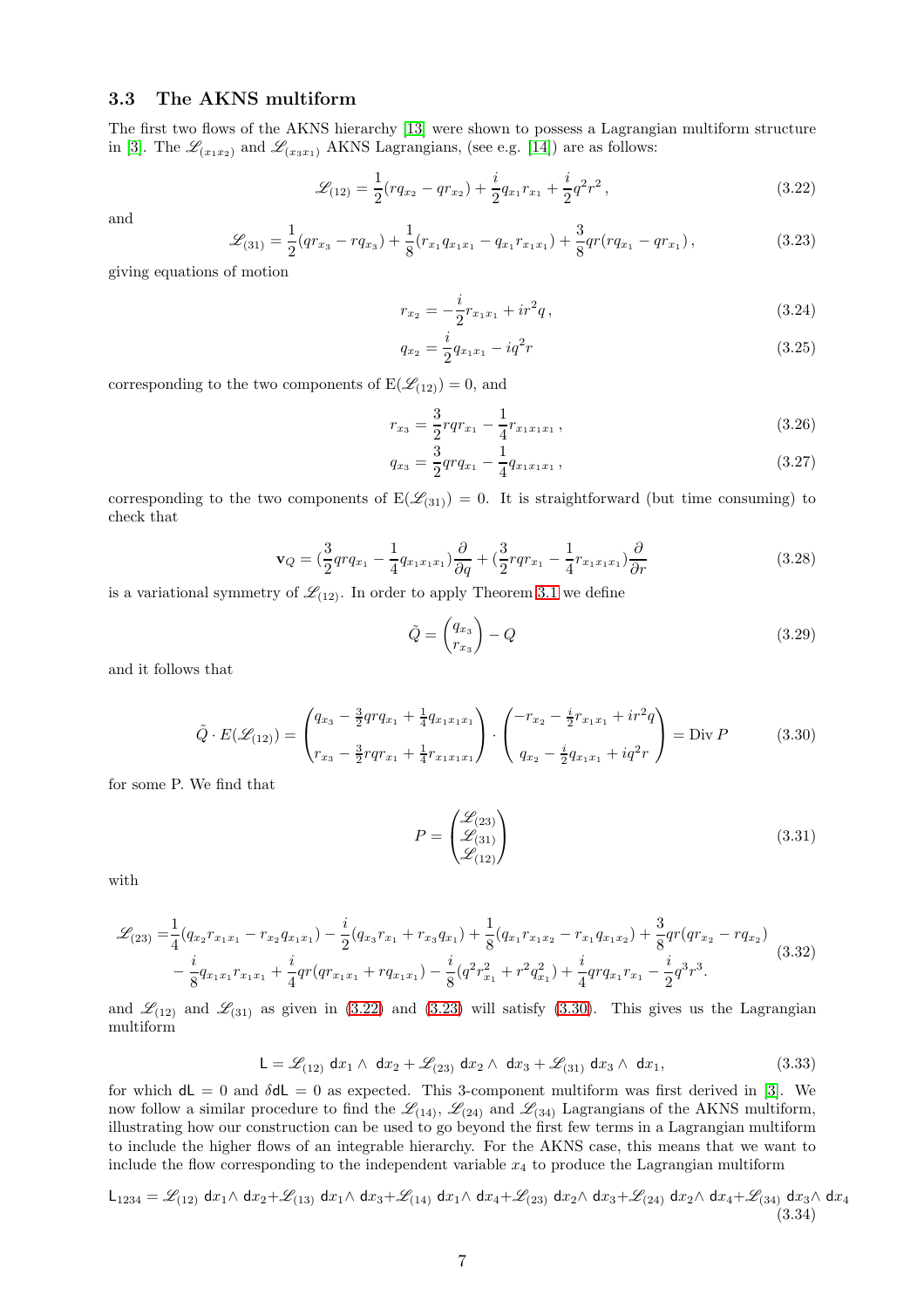In order to find the  $\mathcal{L}_{(14)}$ ,  $\mathcal{L}_{(24)}$  and  $\mathcal{L}_{(34)}$  we require our  $\tilde{Q}$  to represent the  $x_4$  flow of the hierarchy, i.e.

$$
\tilde{Q}_4 = \begin{pmatrix} q_{x_4} + i(\frac{3}{4}q^3r^2 - \frac{1}{4}q^2r_{x_1x_1} - \frac{1}{2}qq_{x_1}r_{x_1} - qrq_{x_1x_1} - \frac{3}{4}rq_{x_1}^2 + \frac{1}{8}q_{4x_1}) \\ r_{x_4} - i(\frac{3}{4}q^2r^3 - \frac{1}{4}r^2q_{x_1x_1} - \frac{1}{2}rq_{x_1}r_{x_1} - qrr_{x_1x_1} - \frac{3}{4}qr_{x_1}^2 + \frac{1}{8}r_{4x_1}) \end{pmatrix} . \tag{3.35}
$$

The components of  $\tilde{Q}_4$  are obtained by using the recursive procedure given in [\[15\]](#page-13-14). Theorem [3.1](#page-3-5) tells us that

$$
\tilde{Q}_4 \cdot \mathcal{E}(\mathcal{L}_{(12)}) = \text{Div } P^{124} \tag{3.36}
$$

where the components of  $P^{124}$  (with respect to  $x_1, x_2$  and  $x_4$ ) are found to be

$$
P_4^{124} = \frac{1}{2}(rq_{x_2} - qr_{x_2}) + \frac{i}{2}q_{x_1}r_{x_1} + \frac{i}{2}q^2r^2,
$$
\n(3.37a)

$$
P_2^{124} = \frac{1}{2}(qr_{x_4} - rq_{x_4}) + \frac{3i}{16}(q^2r_{x_1}^2 + r^2q_{x_1}^2) + \frac{i}{4}qrq_{x_1}r_{x_1} + \frac{5i}{16}qr(qr_{x_1x_1} + rq_{x_1x_1}) - \frac{i}{8}q_{x_1x_1}r_{x_1x_1} - \frac{i}{4}q^3r^3
$$
\n(3.37b)

<span id="page-7-0"></span>and

$$
P_{1}^{124} = \frac{3}{8}q^{2}r^{2}(rq_{x_{1}} - qr_{x_{1}}) - \frac{i}{16}(q^{2}r_{x_{1}}r_{x_{2}} + r^{2}q_{x_{1}}q_{x_{2}}) - \frac{5i}{16}qr(qr_{x_{1}x_{2}} + rq_{x_{1}x_{2}})
$$
  
\n
$$
- \frac{1}{8}qr(rq_{3x_{1}} - qr_{3x_{1}}) - \frac{1}{8}(q^{2}r_{x_{1}}r_{x_{1}x_{1}} - r^{2}q_{x_{1}}q_{x_{1}x_{1}}) - \frac{1}{8}q_{x_{1}}r_{x_{1}}(rq_{x_{1}} - qr_{x_{1}})
$$
  
\n
$$
\frac{1}{4}qr(r_{x_{1}}q_{x_{1}x_{1}} - q_{x_{1}}r_{x_{1}x_{1}}) + \frac{3i}{8}qr(q_{x_{1}}r_{x_{2}} + r_{x_{1}}q_{x_{2}}) - \frac{i}{8}(q_{3x_{1}}r_{x_{2}} + r_{3x_{1}}q_{x_{2}})
$$
  
\n
$$
+ \frac{1}{16}(q_{3x_{1}}r_{x_{1}x_{1}} - r_{3x_{1}}q_{x_{1}x_{1}}) + \frac{i}{8}(q_{x_{1}x_{1}}r_{x_{1}x_{2}} + r_{x_{1}x_{1}}q_{x_{1}x_{2}}) - \frac{i}{2}(q_{x_{1}}r_{x_{4}} + r_{x_{1}}q_{x_{4}}).
$$
\n(3.37c)

We can now recognize  $P_4^{124} = \mathscr{L}_{(12)}$  and we set  $P_2^{124} = \mathscr{L}_{(41)}$  and  $P_1^{124} = \mathscr{L}_{(24)}$ , consistently with Theorem [3.1.](#page-3-5) From the construction of the coefficients, it follows immediately that for the multiform

$$
L_{124} = \mathscr{L}_{(12)} \, dx_1 \wedge dx_2 + \mathscr{L}_{(24)} \, dx_2 \wedge dx_4 + \mathscr{L}_{(41)} \, dx_4 \wedge dx_1, \tag{3.38}
$$

the multiform EL equations are satisfied when both  $E(\mathcal{L}_{(12)}) = 0$  and  $E(\mathcal{L}_{(41)}) = 0$ , and that  $dL_{124} = 0$ on these equations of motion.

To produce the rest of the coefficients needed for  $L_{1234}$ , we now use the same  $\tilde{Q}_4$  together with  $\mathscr{L}_{(13)}$  to define  $P^{134}$  such that

$$
\tilde{Q}_4 \cdot \mathcal{E}(\mathcal{L}_{(13)}) = \text{Div } P^{134} \,. \tag{3.39}
$$

Then we find that the components of  $P^{134}$  (with respect to  $x_1, x_3$  and  $x_4$ ) are such that  $P_4^{134} = \mathscr{L}_{(13)} =$  $-\mathcal{L}_{(31)}$  given in [\(3.23\)](#page-6-2), as expected from Theorem [3.1,](#page-3-5)

$$
P_{1}^{134} \equiv \mathcal{L}_{(34)} = \frac{i}{8} (q_{x_{1}x_{1}} r_{x_{1}x_{3}} + r_{x_{1}x_{1}} q_{x_{1}x_{3}}) - \frac{i}{8} (q_{3x_{1}} r_{x_{3}} + r_{3x_{1}} q_{x_{3}}) - \frac{i}{32} q_{3x_{1}} r_{3x_{1}} + \frac{i}{32} (q^{2} r_{x_{1}x_{1}}^{2} + r^{2} q_{x_{1}x_{1}}^{2}) + \frac{i}{32} q_{x_{1}}^{2} r_{x_{1}}^{2} + \frac{3}{8} q r (r q_{x_{4}} - q r_{x_{4}}) + \frac{9i}{32} q^{4} r^{4} - \frac{3i}{16} q^{2} r^{2} (q r_{x_{1}x_{1}} + r q_{x_{1}x_{1}}) - \frac{i}{16} (q^{2} r_{x_{1}} r_{x_{3}} + r^{2} q_{x_{1}} q_{x_{3}}) - \frac{5i}{16} q r (q r_{x_{1}x_{3}} + r q_{x_{1}x_{3}}) + \frac{1}{4} (q_{x_{1}x_{1}} r_{x_{4}} - r_{x_{1}x_{1}} q_{x_{4}}) + \frac{3i}{16} q r (q_{x_{1}} r_{3x_{1}} + r_{x_{1}} q_{3x_{1}}) + \frac{i}{16} q r q_{x_{1}x_{1}} r_{x_{1}x_{1}} - \frac{i}{16} q_{x_{1}} r_{x_{1}} (q r_{x_{1}x_{1}} + r q_{x_{1}x_{1}}) - \frac{15i}{16} q^{2} r^{2} q_{x_{1}} r_{x_{1}} + \frac{3i}{8} q r (q_{x_{1}} r_{x_{3}} + r_{x_{1}} q_{x_{3}}) - \frac{1}{8} (q_{x_{1}} r_{x_{1}x_{4}} - r_{x_{1}} q_{x_{1}x_{4}}),
$$
\n(3.40)

and  $P_3^{134} = \mathscr{L}_{(41)}$  - identical to the  $\mathscr{L}_{(41)}$  previously identified as  $P_2^{124}$ , given in [\(3.37b\)](#page-7-0). Again, from the construction of the coefficients, it follows immediately that for the multiform

$$
L_{134} = \mathcal{L}_{(13)} \, dx_1 \wedge dx_3 + \mathcal{L}_{(34)} \, dx_3 \wedge dx_4 + \mathcal{L}_{(41)} \, dx_4 \wedge dx_1, \tag{3.41}
$$

the multiform EL equations are satisfied when both  $E(\mathcal{L}_{(13)}) = 0$  and  $E(\mathcal{L}_{(41)}) = 0$ , and also that  $dL_{134} = 0$  on these equations of motion. We are now able to form the 6 component Lagrangian multiform  $L_{1234}$  given in [\(3.34\)](#page-6-4) and, as we would hope, the multiform EL equations are all consequences of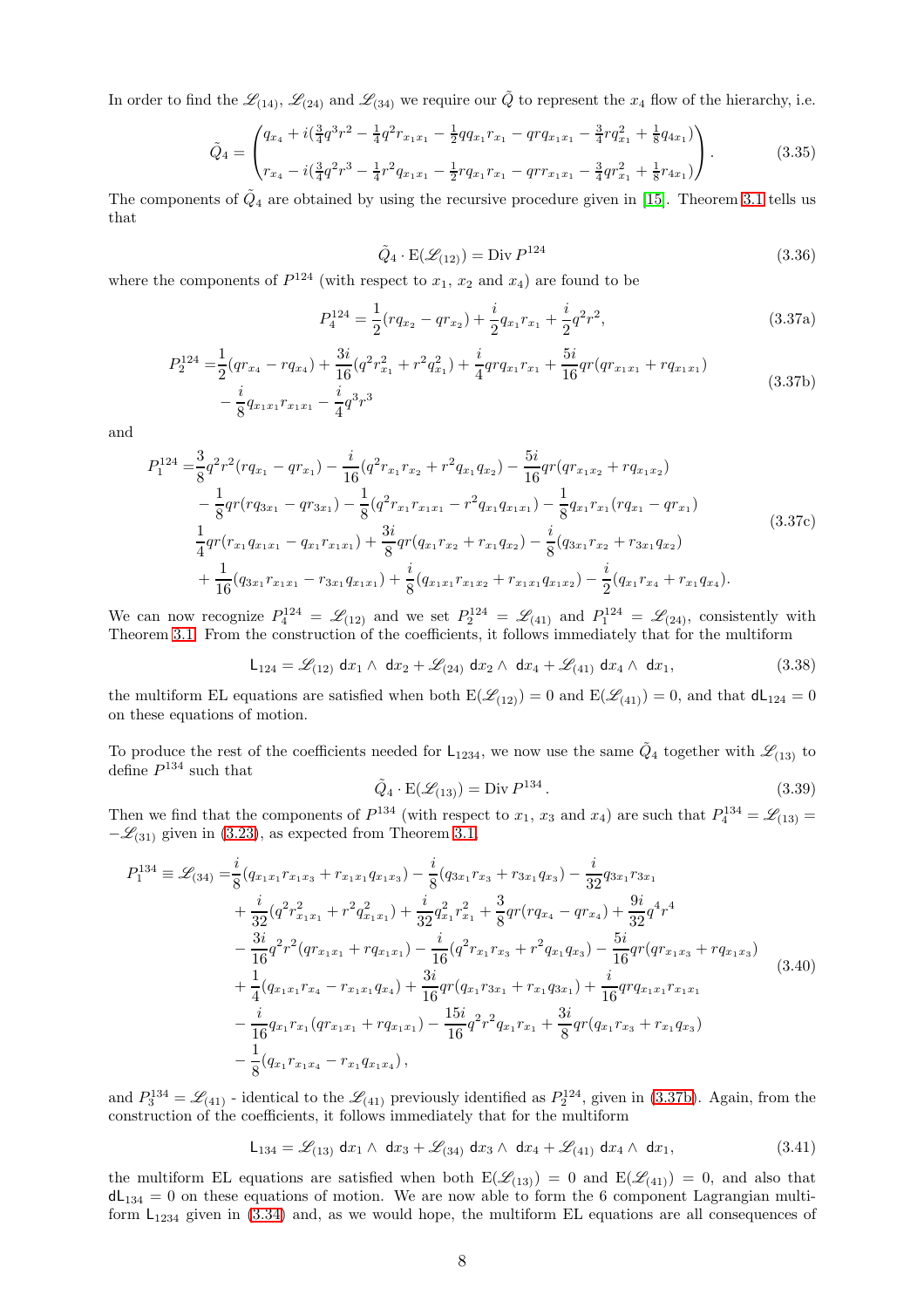$E(\mathcal{L}_{(1i)}) = 0$  for  $i \in \{2,3,4\}$ , and  $dL_{1234} = 0$  on these equations. Therefore, in this case, we were able to incorporate two commuting variational symmetries to extend our multiform, but will this always be possible? Inspired by the AKNS example we have just carried out, we now examine this problem in the case where the  $\mathcal{L}_{(12)}$  Lagrangian and variational symmetry characteristics are autonomous polynomials in the field variables and their derivatives.

Given that each  $L_{1ij}$  is determined from  $dL_{1ij}$ , we have the freedom to add any exact 2-form to  $L_{1ij}$ without affecting the multiform structure. As a result, the  $\mathscr{L}_{(1i)}, \mathscr{L}_{(ij)}$  and  $\mathscr{L}_{(j1)}$  we obtain are not uniquely defined; this fact holds added significance when extending our multiform to include more than one commuting symmetry. When forming  $L_{123}$ , any choice of  $\mathcal{L}_{(12)}, \mathcal{L}_{(23)}$  and  $\mathcal{L}_{(31)}$  such that  $dL_{123} = \tilde{Q} \cdot E(\mathcal{L}_{12})dx_1 \wedge dx_2 \wedge dx_3$  will give us a valid multiform. When we then form  $L_{124}$ , we now require that the  $\mathscr{L}_{(12)}$  is exactly the same as the one in L<sub>123</sub>. This is not a problem, since we will always be able to make it so by adding an appropriate exact 2-form to  $L_{124}$ . Similarly, when we come to form  $L_{134}$ , it will always be possible to get the same  $\mathcal{L}_{(13)}$  that was obtained in  $L_{123}$  by adding an appropriate exact 2-form. However, it is not entirely obvious that the  $\mathcal{L}_{(14)}$  obtained at this stage will be exactly the same as the one in  $L_{124}$ . If the two  $\mathcal{L}_{(14)}$  components were to differ by a total  $x_4$  derivative then it would not be possible to correct this by adding an exact 2-form without also changing  $\mathscr{L}_{(13)}$ , which we don't want to do because it is already in the form we require.

In the case of a 2-form where  $\mathcal{L}_{(12)}$  contains only  $x_1$  and  $x_2$  derivatives of u, it follows from the form of  $dL_{12i}$ , as given by Theorem [3.1,](#page-3-5) that the resulting  $\mathscr{L}_{(i1)}$  Lagrangian need only contain first order derivatives of u with respect to  $x_i$  and no products of  $x_i$  derivatives of u. This is because, when applying Theorem [3.1](#page-3-5) to obtain  $dL_{12i}$ , the only  $x_i$  derivatives of u that appear come from

$$
u_{x_i} \cdot \mathcal{E}(\mathcal{L}_{(12)}). \tag{3.42}
$$

When reversing the integration by parts that was used to obtain  $E(\mathscr{L}_{(12)})$  from  $\mathscr{L}_{(12)}$ , this becomes

$$
D_{x_i} \mathcal{L}_{(12)} + D_{x_1} A_1 + D_{x_2} A_2 \tag{3.43}
$$

for some  $A_1$  and  $A_2$ , and since all integration by parts was with respect to  $x_1$  and  $x_2$ ,  $A_1$  and  $A_2$  do not contain  $2^{nd}$  or higher order derivatives with respect to  $x_i$ , or products of  $x_i$  derivatives of u. This, in conjunction with the multiform EL equations, in particular those of the form

$$
\frac{\delta \mathcal{L}_{(12)}}{\delta u_{x_2}} = \frac{\delta \mathcal{L}_{(1i)}}{\delta u_{x_i}} \tag{3.44}
$$

for  $i > 1$ , where

$$
\frac{\delta \mathcal{L}_{(ij)}}{\delta u_I} = \sum_{q,r=0}^{\infty} (-1)^{q+r} \mathcal{D}_{x_i}^q \mathcal{D}_{x_j}^r \frac{\partial \mathcal{L}_{(ij)}}{\partial u_{I_i^q j^r}}
$$
(3.45)

tells us that, modulo total  $x_1$  derivatives, all  $\mathscr{L}_{(1i)}$  for  $i > 2$  are of the form

$$
\frac{\delta \mathcal{L}_{(12)}}{\delta u_{x_2}} u_{x_i} + \mathcal{F}_i \tag{3.46}
$$

where  $\mathscr{F}_i$  is some function that has no direct dependence on  $x_i$  derivatives of u. This guarantees that, for example, the  $\mathcal{L}_{(14)}$  coming from L<sub>134</sub> can be made to coincide with the one coming from L<sub>124</sub>.

There is also the question of whether the multiform EL equations and closure relation that relate to  $dL_{234}$ will be satisfied on the equations of motion relating to  $\mathcal{L}_{(12)}, \mathcal{L}_{(13)}$  and  $\mathcal{L}_{(14)}$ . To show that this is the case, we follow a similar argument to the one given in [\[16\]](#page-13-15). Once all of the  $\mathscr{L}_{(1i)}$ 's are consistently defined, we can form  $L_{1234}$  and it follows from

$$
d^2(L_{1234}) = 0 \tag{3.47}
$$

and the form of  $dL_{123}$ ,  $dL_{124}$  and  $dL_{134}$  in terms of the  $\mathcal{L}_{(ii)}$  that

$$
D_{x_1}(D_{x_2} \mathcal{L}_{(34)} - D_{x_3} \mathcal{L}_{(24)} + D_{x_4} \mathcal{L}_{(23)})
$$
\n(3.48)

has a double zero on the equations of motion. Then, since each  $\mathscr{L}_{(ij)}$  is an autonomous polynomial, it follows that  $dL_{234}$  also has a double zero on the equations of motion, so all of the required relations will be satisfied. This argument can then be used iteratively to further extend the multiform to include higher flows relating to additional commuting variational symmetries. It is also possible to extend this argument to the case of autonomous polynomial systems in higher dimensions, but it remains an open problem to extend this argument to non-autonomous, non-polynomial systems.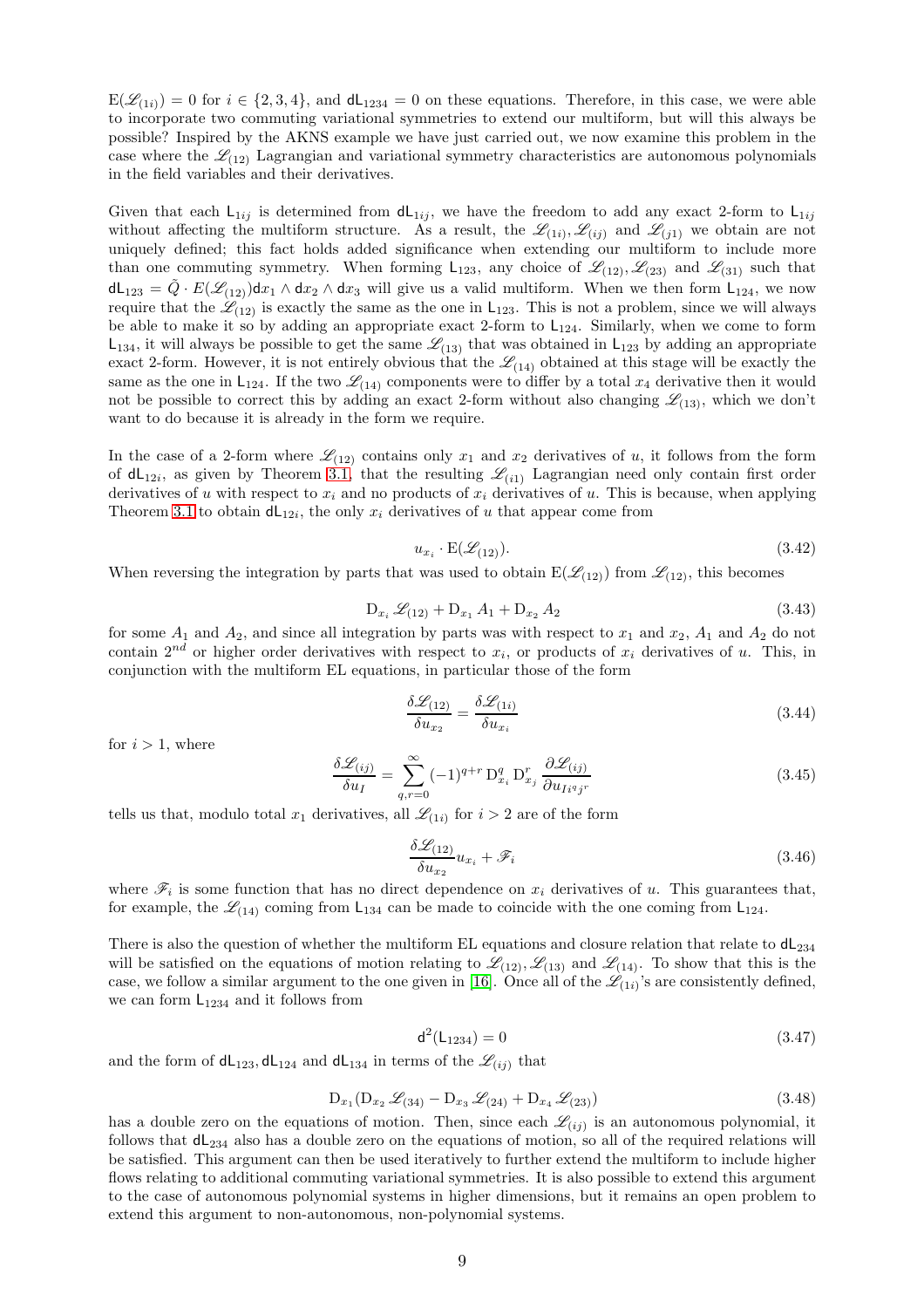# 3.4 The KP multiform

In this section, we shall construct a Lagrangian multiform for the Kadomtsev-Petviashvili (KP) equation [\[17\]](#page-14-0). This is the first example of a Lagrangian multiform for an integrable PDE in  $2 + 1$  dimensions. It is therefore a 3-form. A Lagrangian multiform for the discretised KP equation is given in [\[18\]](#page-14-1). Attempts to perform a continuum limit (see [\[4\]](#page-13-3) for examples of such a procedure) in order to obtain a continuous Lagrangian multiform for the KP equation have, so far, been unsuccessful. In order to proceed, we take as our starting point the Lagrangians

<span id="page-9-1"></span>
$$
\mathcal{L}_{(123)} = \frac{1}{2} v_{x_1 x_1} v_{x_1 x_3} - \frac{1}{2} v_{3x_1}^2 - \frac{1}{2} v_{x_1 x_2}^2 + v_{x_1 x_1}^3 \tag{3.49a}
$$

<span id="page-9-2"></span>
$$
\mathcal{L}_{(412)} = \frac{1}{2} v_{x_1x_1} v_{x_1x_4} - 2v_{3x_1} v_{x_1x_1x_2} - \frac{2}{3} v_{x_1x_2} v_{x_2x_2} + 4v_{x_1x_1}^2 v_{x_1x_2}
$$
(3.49b)

where  $v_{3x_1} = v_{x_1x_1x_1}$ . These are based on the KP Hamiltonians given in [\[19\]](#page-14-2), which are based on the formulation of  $[20]$ . In order to avoid non-local terms, these Lagrangians are given in terms of v such that  $v_{x_1x_1} = q$ , where q is the usual KP field variable. These Lagrangians give equations of motion

<span id="page-9-4"></span>
$$
v_{3x_1x_3} - v_{x_1x_1x_2x_2} + v_{6x_1} + 6v_{3x_1}^2 + 6v_{x_1x_1}v_{4x_1} = 0,
$$
\n(3.50a)

(3.52)

the first KP equation, and

<span id="page-9-0"></span>
$$
v_{3x_1x_4} + 4v_{5x_1x_2} - \frac{4}{3}v_{x_13x_2} + 8v_{4x_1}v_{x_1x_2} + 24v_{3x_1}v_{x_1x_1x_2} + 16v_{x_1x_1}v_{3x_1x_2} = 0
$$
 (3.50b)

the second KP equation respectively. It is straightforward (although time consuming) to check that setting Q equal to

$$
D_{x_1}^{-3}(-v_{x_1x_1x_2x_2} + v_{6x_1} + 6v_{3x_1}^2 + 6v_{2x_1}v_{4x_1}) = -D_{x_1}^{-1}(v_{x_2x_2} + 3v_{x_1x_1}^2) + v_{3x_1}
$$
(3.51)

gives a variational symmetry  $\mathbf{v}_Q$  of the second KP equation [\(3.50b\)](#page-9-0). This implies that

$$
(v_{x_1x_1x_1x_4} + 4v_{5x_1x_2} - \frac{4}{3}v_{x_13x_2} + 8v_{4x_1}v_{x_1x_2} + 24v_{3x_1}v_{x_1x_1x_2} + 16v_{x_1x_1}v_{3x_1x_2})(v_{x_3} - D_{x_1}^{-1}(v_{x_2x_2} + 3v_{x_1x_1}^2) + v_{3x_1})
$$
  
= Div P

We use integration by parts (i.e. integrate the first bracket and differentiate the second bracket, both with respect to  $x_1$ ) to remove non-local terms and get

<span id="page-9-3"></span>
$$
(v_{x_1x_1x_4} + 4v_{4x_1x_2} - \frac{4}{3}v_{3x_2} + 8v_{3x_1}v_{x_1x_2} + 16v_{x_1x_1}v_{x_1x_1x_2})(v_{x_1x_3} - v_{x_2x_2} + 3v_{x_1x_1}^2 + v_{4x_1}) = \text{Div}\,\tilde{P}
$$
\n(3.53)

As expected,  $\tilde{P}$  describes a Lagrangian 3-form

$$
L = \mathcal{L}_{(123)}dx_1 \wedge dx_2 \wedge dx_3 + \mathcal{L}_{(234)}dx_2 \wedge dx_3 \wedge dx_4 + \mathcal{L}_{(341)}dx_3 \wedge dx_4 \wedge dx_1 + \mathcal{L}_{(412)}dx_4 \wedge dx_1 \wedge dx_2
$$
 (3.54)

with the 1, 2, 3 and 4 components of  $\tilde{P}$  corresponding to  $-\mathscr{L}_{(234)}, \mathscr{L}_{(341)}, -\mathscr{L}_{(412)}$  and  $\mathscr{L}_{(123)}$ . The  $\mathscr{L}_{(123)}$ and  $\mathscr{L}_{(412)}$  Lagrangians are precisely those given in [\(3.49a\)](#page-9-1) and [\(3.49b\)](#page-9-2). We find that the  $\mathscr{L}_{(234)}$  Lagrangian is given by

$$
\mathcal{L}_{(234)} = -\frac{1}{2}v_{x_1x_3}v_{x_1x_4} - 4v_{x_1x_3}v_{3x_1x_2} + 2v_{x_1x_1x_3}v_{x_1x_1x_2} - \frac{2}{3}v_{x_2x_2}v_{x_2x_3} + v_{x_2x_2}v_{x_1x_4}
$$
  
+  $4v_{x_2x_2}v_{3x_1x_2} - \frac{8}{3}v_{x_1x_2x_2}v_{x_1x_1x_2} - v_{3x_1}v_{x_1x_1x_4} + \frac{4}{3}v_{3x_1}v_{3x_2} - 4v_{3x_1}^2v_{x_1x_2}$  (3.55)  
+  $8v_{x_1x_1}v_{3x_1}v_{x_1x_1x_2} + 8v_{x_1x_1}v_{x_1x_2}v_{x_2x_2} + \frac{4}{3}v_{x_1x_2}^3 - 8v_{x_1x_1}v_{x_1x_2}v_{x_1x_3} - 8v_{x_1x_1}^3v_{x_1x_2}$ 

and the  $\mathcal{L}_{(341)}$  Lagrangian is given by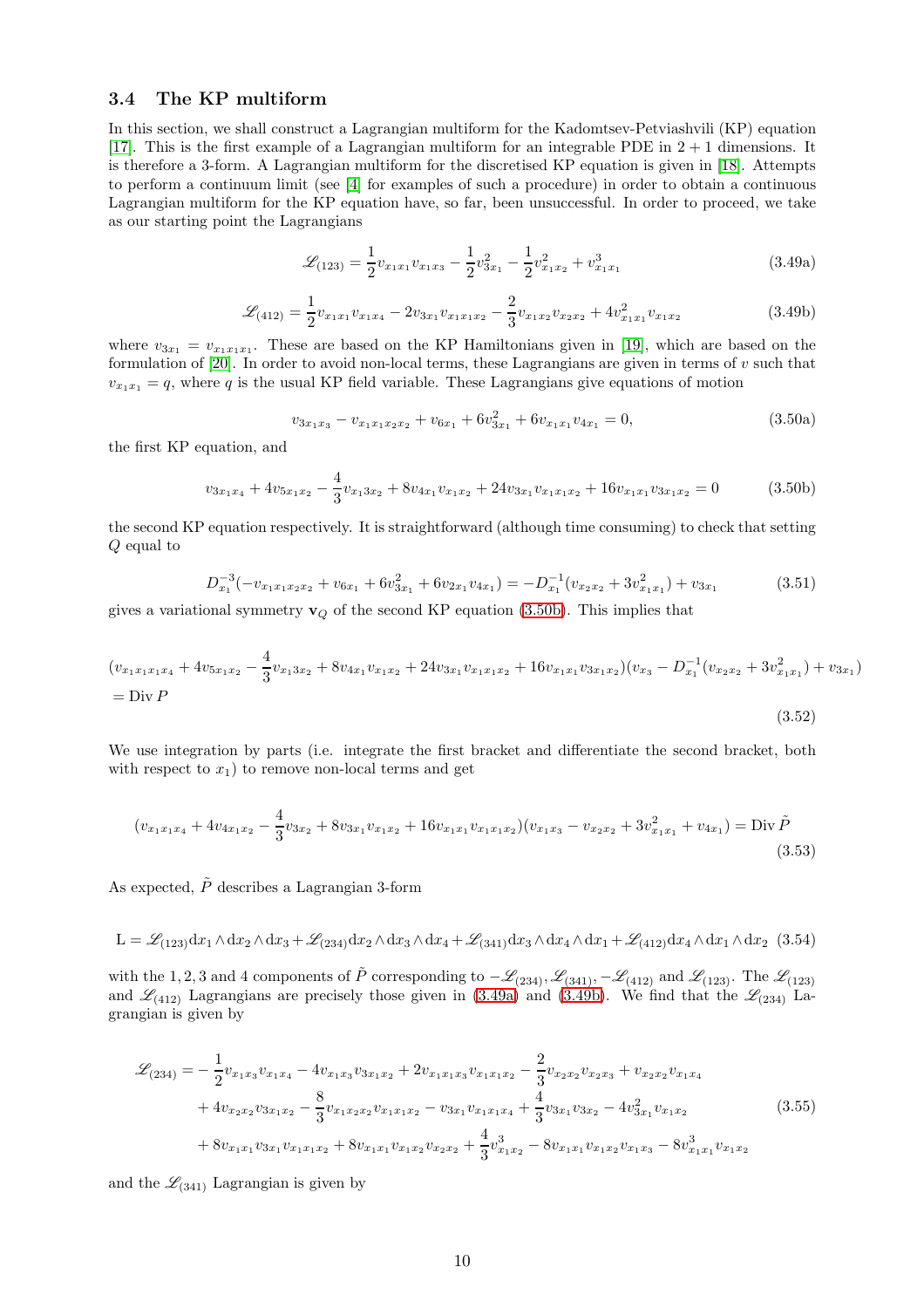$$
\mathcal{L}_{(341)} = \frac{2}{3}v_{x_2x_2}^2 + 2v_{4x_1}^2 - 2v_{3x_1}v_{x_1x_1x_3} - \frac{4}{3}v_{x_2x_2}v_{x_1x_3} - \frac{2}{3}v_{x_1x_2}v_{x_2x_3} + v_{x_1x_2}v_{x_1x_4}
$$

$$
- \frac{4}{3}v_{x_1x_1x_2}^2 + \frac{4}{3}v_{3x_1}v_{x_1x_2x_2} + 12v_{x_1x_1}^2v_{4x_1} + 4v_{3x_1}^2v_{x_1x_1} - 4v_{x_1x_1}^2v_{x_2x_2}
$$

$$
+ 4v_{x_1x_1}v_{x_1x_2}^2 + 4v_{x_1x_1}^2v_{x_1x_3} + 10v_{x_1x_1}^4
$$
\n(3.56)

It is clear from  $(3.53)$  that  $dL = 0$  when either the first  $(3.50a)$  or second  $(3.50b)$  KP equation holds. When both the first and second KP equations hold, the left hand side of [\(3.53\)](#page-9-3) gives a double zero, so we also have that  $\delta dL = 0$ . As a consequence, all of the multiform EL equations hold. This is the first ever example of a Lagrangian 3-form.

In theory it should be possible to produce an infinite Lagrangian multiform for the entire KP hierarchy. However, it is expected that the increasing prevalence of non-local terms as one progresses up the hierarchy would result in non-local terms appearing in the multiform. We were able to avoid such terms in this example by expressing our equations in terms of a "double potential" v where  $v_{x_1x_1} = q$ , but it is expected that, even in terms of this  $v$ , non-local terms would appear in the Lagrangians for the equations of the higher flows of the hierarchy. For any finite KP multiform, one can introduce a higher potential dependent variable (e.g. w such that  $w_{x_1x_1x_1} = q$ ) in order to avoid non-local terms. However, it is fairly straightforward to extend the multiform EL equations to allow linear non-local terms, and this may be the best approach when considering the full KP hierarchy.

# 4 Conclusion

Given any Lagrangian and an associated variational symmetry, the method outlined in this paper allows us to construct a Lagrangian multiform. As a consequence, we have shown that the existence of a Lagrangian multiform structure is not a sufficient condition for integrability. However, by linking Lagrangian multiforms to variational symmetries, existing results relating symmetries to integrability can now be applied to Lagrangian multiforms of the type described in this paper. Whilst we have shown that every variational symmetry leads to a Lagrangian multiform, the question of when the converse holds remains an open problem. In this paper, we have only considered continuous systems; we anticipate that the Noether-type theorems that are known for discrete systems, such as those given in [\[21\]](#page-14-4), may yield analogous results in for discrete Lagrangian multiforms. Whilst finalising this paper, the paper [\[22\]](#page-14-5) has appeared, which uses the ideas of Noether's theorem to give an algorithm for finding the extended Lagrangian 2-form structure (i.e. incorporating arbitrarily many flows) from an appropriate set of  $\mathcal{L}_{(1i)}$ Lagrangians.

# <span id="page-10-0"></span>A Lagrangian k-form EL equations

The multiform EL equations for a Lagrangian k-form were first published in [\[8\]](#page-13-7). Here we present a new proof of those equations. We let

<span id="page-10-1"></span>
$$
\mathsf{L} = \sum_{1 \leq l_1 < \ldots < l_k \leq N} \mathscr{L}_{(l_1 \ldots l_k)} \, \mathrm{d}x_{l_1} \wedge \ldots \wedge \mathrm{d}x_{l_k}.\tag{A.1}
$$

be a k-form on a manifold of N independent coordinates  $x_1, \ldots, x_N$  and dependent variable u. Therefore

$$
dL = \sum_{1 \le i_1 < \ldots < i_{k+1} \le N} A^{i_1 \ldots i_{k+1}} dx_{i_1} \wedge \ldots \wedge dx_{i_{k+1}} \tag{A.2}
$$

where the  $A^{i_1...i_{k+1}}$  depend on the  $\mathscr{L}_{(l_1...l_k)}$  in the usual way, i.e.

$$
A^{i_1...i_{k+1}} = \sum_{\alpha=1}^{k+1} (-1)^{k(\alpha+1)} \mathcal{D}_{x_{i_\alpha}} \mathcal{L}_{(i_{\alpha+1}...i_{k+1}i_1...i_{\alpha-1})}.
$$
 (A.3)

For a fixed  $i_1,\ldots,i_{k+1}$ , we shall write  $\mathscr{L}_{(\bar{\alpha})}$  to denote  $\mathscr{L}_{(i_{\alpha+1}\ldots i_{k+1}i_1\ldots i_{\alpha-1})}$ . We define the variational derivative with respect to  $u_I$  acting on  $\mathscr{L}_{(\bar{\alpha})}$ 

<span id="page-10-2"></span>
$$
\frac{\delta \mathcal{L}_{(\bar{\alpha})}}{\delta u_I} = \sum_{\substack{J \\ j_{i_{\alpha}}=0}} (-D)_J \frac{\partial \mathcal{L}_{(\bar{\alpha})}}{\partial u_{IJ}},\tag{A.4}
$$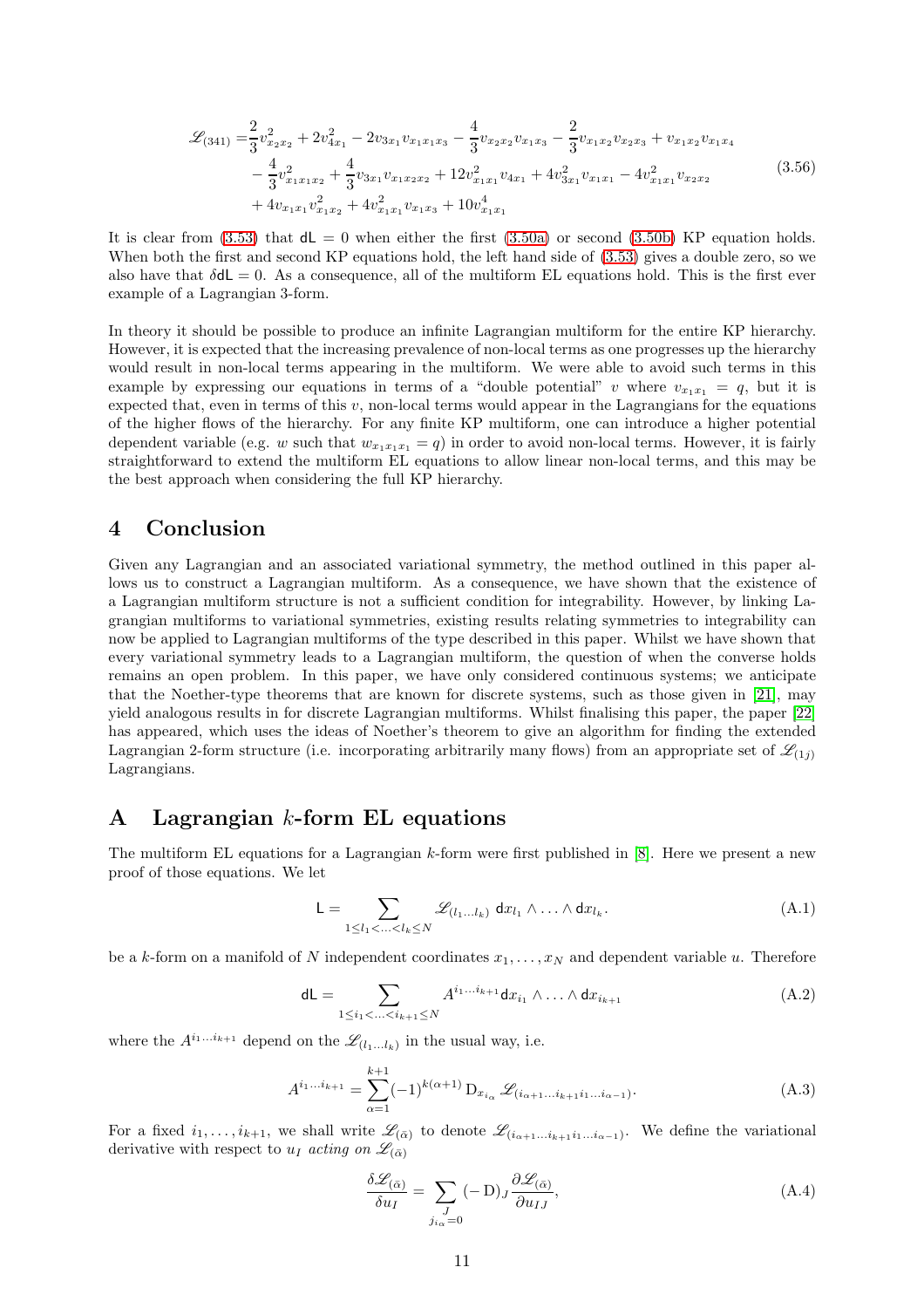where I is the usual N component multi-index representing derivatives with respect to  $x_1, \ldots, x_N$ , and the multi-indices J are such that components  $j_i = 0$  whenever  $i \neq i_1, \ldots, i_{k+1}$ , i.e. J represents derivatives with respect to  $x_{i_1}, \ldots, x_{i_{k+1}}$ . We define that  $\frac{\delta \mathscr{L}_{(\bar{i})}}{\delta \omega}$  $\frac{\partial u}{\partial u_I} = 0$  in the case where any component of the multiindex I is negative. Note that by this definition, the variational derivative of  $\mathscr{L}_{(i_{\alpha+1}...i_{k+1}i_1...i_{\alpha-1})}$  with respect to  $u_I$  only sees derivatives of  $u_I$  with respect to the variables  $x_{i_{\alpha+1}}, \ldots, x_{i_{k+1}}, x_{i_1} \ldots, x_{i_{\alpha-1}}$ , even though derivatives with respect to other variables may appear in  $\mathscr{L}_{(i_{\alpha+1}...i_{k+1}i_1...i_{\alpha-1})}$ .

<span id="page-11-2"></span>**Theorem A.1.** The dependent variable u is a critical point of the  $k$ -form  $L$  as defined in  $(A.1)$  if and only if for all  $i_1, \ldots i_{k+1}$  such that  $1 \leq i_1 < \ldots < i_{k+1} \leq N$ , and for all I,

<span id="page-11-3"></span>
$$
\sum_{\alpha=1}^{k+1} (-1)^{\alpha k} \frac{\delta \mathcal{L}_{(\bar{\alpha})}}{\delta u_{I \setminus i_{\alpha}}} = 0
$$
\n(A.5)

In order to prove that these are the multiform EL equations, we will require the following lemma:

**Lemma A.2.** Let  $1 \leq i_1 < \ldots < i_{k+1} \leq N$  be fixed. For all multi-indices I,

<span id="page-11-1"></span>
$$
\frac{\partial \mathcal{L}_{(\bar{\alpha})}}{\partial u_I} = \sum_{\substack{J \\ j_i \le 1 \\ j_{i_{\alpha}} = 0}} \mathcal{D}_J \frac{\delta \mathcal{L}_{(\bar{\alpha})}}{\delta u_{IJ}}
$$
(A.6)

where the summation is over all multi-indices  $J$  as defined for  $(A.4)$ , such that the  $i_{\alpha}^{th}$  component of  $J$  is zero and the non-zero  $j_i$  are equal to 1.

Proof. We first notice that the partial derivative on the left hand side of [\(A.6\)](#page-11-1) appears only once in the sum on the right hand side. We now need to show that all other terms that appear on the right hand side of [\(A.6\)](#page-11-1), which are all of the form  $D_A \frac{\partial \mathcal{L}_{(\bar{\alpha})}}{\partial \bar{\alpha}}$  $\frac{\partial u}{\partial u_{IA}}$  for some multi-index A, sum to zero. To show this, we consider the term  $D_A \frac{\partial \mathcal{L}_{(\bar{\alpha})}}{\partial \mu}$  $\frac{\partial u}{\partial u_{IA}}$ , and let r be the number of non-zero entries in A. We notice that this term appears exactly once when  $|J| = 0$  with a factor of  $(-1)^{|A|}$ , exactly  $\binom{r}{1}$  times with a factor of  $(-1)^{|A|+1}$ when  $|J| = 1$ , exactly  $\binom{r}{2}$  times with a factor of  $(-1)^{|A|+2}$  when  $|J| = 2$  etc... In total, this term appears with a factor of  $\pm \sum_{i=0}^{r} (-1)^{i} {r \choose i}$ . It can easily be seen that this sum is zero by considering the binomial expansion of  $(1-1)^r$ .

$$
\Box
$$

*Proof.* (of Theorem [A.1\)](#page-11-2) For the first part of this proof, we will show that  $\delta dL = 0$  by following the argument given in [\[16\]](#page-13-15). We assume that L contains terms up to  $n^{th}$  order derivatives of u, (i.e. L depends on  $u_I$  with  $|I| \leq n$ ). Let B be an arbitrary  $k + 1$  dimensional ball with surface  $\partial B$ . We consider the action functional S over the closed surface  $\partial B$  such that

$$
S[u] = \oint_{\partial B} \mathsf{L} \tag{A.7}
$$

We then apply Stokes' theorem to write  $S$  in terms of an integral over B:

$$
S[u] = \int_B dL \tag{A.8}
$$

and we look for solutions of

$$
\delta S = \int_{B} \delta \mathbf{d} \mathsf{L} = 0 \tag{A.9}
$$

Since this must hold for arbitrary variations (i.e. with no boundary constraints) for every ball  $B$ , it follows that u is a critical point of L if and only if the integrand  $\delta dL = 0$ , where

$$
\delta \mathsf{dL} = \sum_{1 \le i_1 < \ldots < i_{k+1} \le N} \sum_{I} \frac{\partial A^{i_1 \ldots i_{k+1}}}{\partial u_I} \delta u_I \wedge dx_{i_1} \wedge \ldots \wedge dx_{i_{k+1}}.\tag{A.10}
$$

This is equivalent to the statement that for all  $1 \leq i_1 < \ldots < i_{k+1} \leq N$ , for all I,

<span id="page-11-0"></span>
$$
\frac{\partial A^{i_1...i_{k+1}}}{\partial u_I} = 0 \tag{A.11}
$$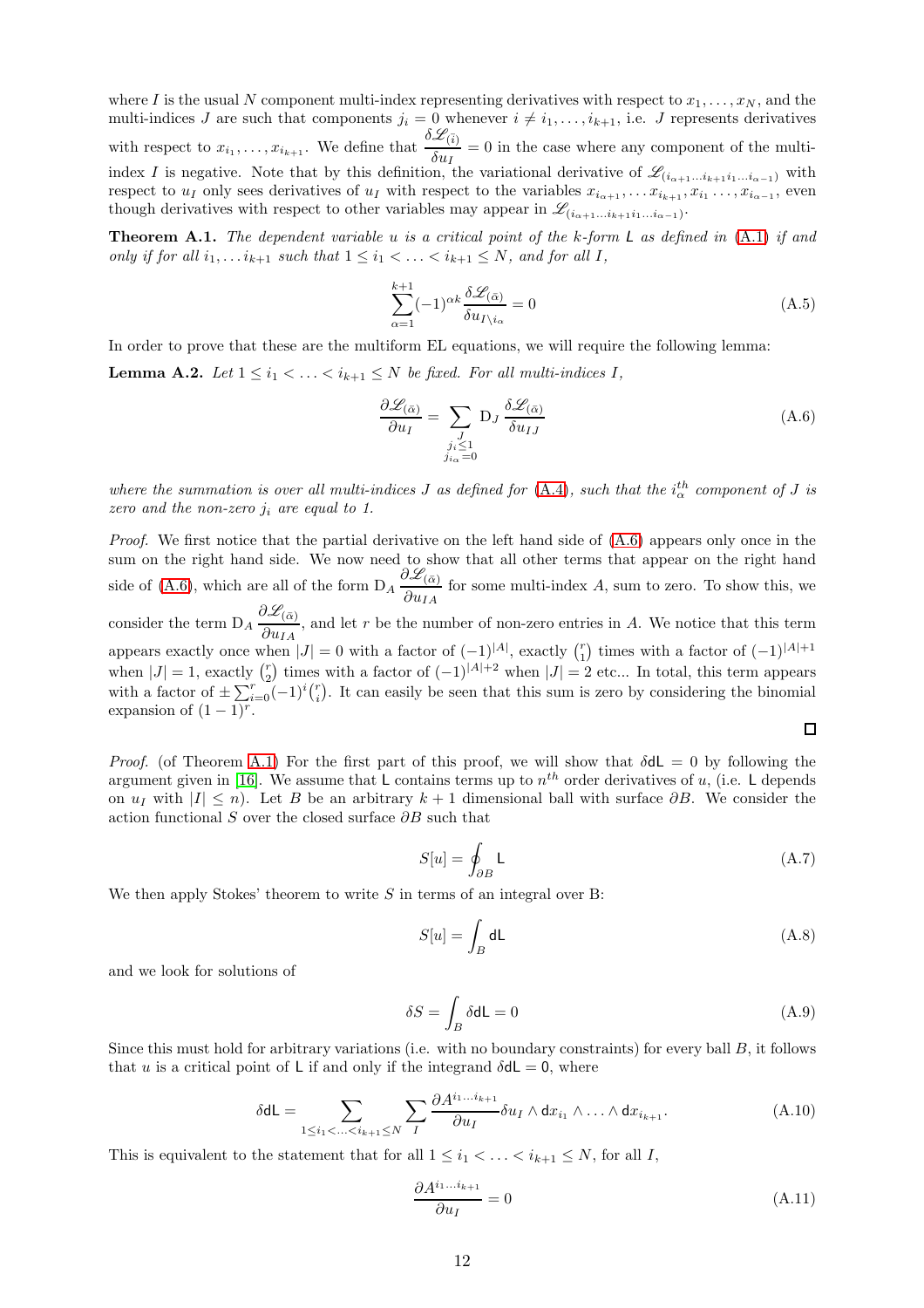We could stop here, and use  $(A.11)$  as our multiform EL equations. Indeed, there are occasions where this is the most convenient formulation to use. However, it is more illuminating to express this in terms of variational derivatives; by doing so we see more clearly the interplay between the constituent  $\mathscr{L}_{(l_1...l_k)}$ and see that a consequence of  $\delta d\mathsf{L} = 0$  is that  $\mathrm{E}(\mathscr{L}_{(l_1...l_k)}) = 0$  for each  $\mathscr{L}_{(l_1...l_k)}$ .

For the second part of this proof, we show that, for any choice of  $1 \leq i_1 < \ldots < i_{k+1} \leq N$ , [\(A.11\)](#page-11-0) holds if and only if  $\forall I$ ,

<span id="page-12-0"></span>
$$
\sum_{\alpha=1}^{k+1} (-1)^{\alpha k} \frac{\delta \mathcal{L}_{(\bar{\alpha})}}{\delta u_{I \backslash i_{\alpha}}} = 0.
$$
\n(A.12)

To do this, we first show that  $(A.12)$  holds for  $|I| > n$ . We then use an inductive argument to show that if [\(A.12\)](#page-12-0) holds for  $|I| > m$  then it also holds for  $|I| = m$ . The converse (that  $(A.12) \implies (A.11)$  $(A.12) \implies (A.11)$ ) is then easily seen from the intermediary steps of the proof.

We begin by (arbitrarily) fixing  $1 \leq i_1 < \ldots < i_{k+1} \leq N$  and noticing that for  $|I| \geq n+2$ , [\(A.12\)](#page-12-0) holds. In fact all terms are zero since, by definition, there are no  $n + 1<sup>th</sup>$  order derivatives in our multiform. We now consider the relation  $\frac{\partial A^{i_1...i_{k+1}}}{\partial u_I} = 0$  in the case where  $|I| = n + 1$ . In this case we find that

$$
\frac{\partial A^{i_1...i_{k+1}}}{\partial u_I} = \sum_{\alpha=1}^{k+1} (-1)^{\alpha k+1} \frac{\partial \mathcal{L}_{(\bar{\alpha})}}{\partial u_{I \setminus i_\alpha}} \tag{A.13}
$$

since there are no  $n+1^{th}$  order derivatives in the  $\mathscr{L}_{(\bar{\alpha})}$ . By setting this equal to zero, we see that  $(A.12)$ holds in the case where  $|I| = n + 1$ .

Our inductive hypothesis is that [\(A.12\)](#page-12-0) holds for  $|I| > m$ . We now consider the relation  $\frac{\partial A^{i_1...i_{k+1}}}{\partial u_I} = 0$ in the case where  $|I| = m$ .

We now notice that

$$
\frac{\partial A^{i_1...i_{k+1}}}{\partial u_I} = \sum_{\alpha=1}^{k+1} (-1)^{\alpha k+1} \frac{\partial}{\partial u_I} D_{x_{i_\alpha}} \mathcal{L}_{(\bar{\alpha})}
$$
\n
$$
= \sum_{\alpha=1}^{k+1} (-1)^{\alpha k+1} \left\{ \frac{\partial \mathcal{L}_{(\bar{\alpha})}}{\partial u_{I \setminus i_\alpha}} + D_{x_{i_\alpha}} \frac{\partial \mathcal{L}_{(\bar{\alpha})}}{\partial u_I} \right\}
$$
\n
$$
= \sum_{\alpha=1}^{k+1} (-1)^{\alpha k+1} \left\{ \frac{\partial \mathcal{L}_{(\bar{\alpha})}}{\partial u_{I \setminus i_\alpha}} + \sum_{\substack{j \\ j_i \le 1 \\ j_i \le 1}} D_{j i_\alpha} \frac{\delta \mathcal{L}_{(\bar{\alpha})}}{\delta u_{I J}} \right\}
$$
\n
$$
= \sum_{\alpha=1}^{k+1} (-1)^{\alpha k+1} \left\{ \frac{\partial \mathcal{L}_{(\bar{\alpha})}}{\partial u_{I \setminus i_\alpha}} + \sum_{\substack{j \\ j_i \le 1 \\ j_i \le 1}} D_J \frac{\delta \mathcal{L}_{(\bar{\alpha})}}{\delta u_{I J \setminus i_\alpha}} \right\}
$$
\n
$$
= \sum_{\alpha=1}^{k+1} (-1)^{\alpha k+1} \left\{ \frac{\partial \mathcal{L}_{(\bar{\alpha})}}{\partial u_{I \setminus i_\alpha}} \right\} + \sum_{\substack{j \\ j_i \le 1 \\ j_i \le 1}} \sum_{\substack{\alpha \\ j_i \le 1 \\ j_i \ge 0}} (-1)^{\alpha k+1} D_J \frac{\delta \mathcal{L}_{(\bar{\alpha})}}{\delta u_{I J \setminus i_\alpha}}
$$
\n(M14)

<span id="page-12-2"></span><span id="page-12-1"></span>where we have made use of  $(A.6)$  in the third line, re-labeled J in the fourth line and changed the order of the summation in the last. We now apply the inductive hypothesis to get

$$
\frac{\partial A^{i_1...i_{k+1}}}{\partial u_I} = \sum_{\alpha=1}^{k+1} (-1)^{\alpha k+1} \left\{ \frac{\partial \mathcal{L}_{(\bar{\alpha})}}{\partial u_{I \setminus i_{\alpha}}} \right\} + \sum_{\substack{J \\ j_i \le 1 \\ |J| > 0}} \sum_{j_{i_{\alpha}}=0} (-1)^{\alpha k} D_J \frac{\delta \mathcal{L}_{(\bar{\alpha})}}{\delta u_{I J \setminus i_{\alpha}}}
$$
\n
$$
= \sum_{\alpha=1}^{k+1} (-1)^{\alpha k+1} \left\{ \frac{\partial \mathcal{L}_{(\bar{\alpha})}}{\partial u_{I \setminus i_{\alpha}}} - \sum_{\substack{J \\ j_i \le 1 \\ j_i \le 1 \\ |J| > 0}} D_J \frac{\delta \mathcal{L}_{(\bar{\alpha})}}{\delta u_{I J \setminus i_{\alpha}}} \right\} = 0.
$$
\n(A.15)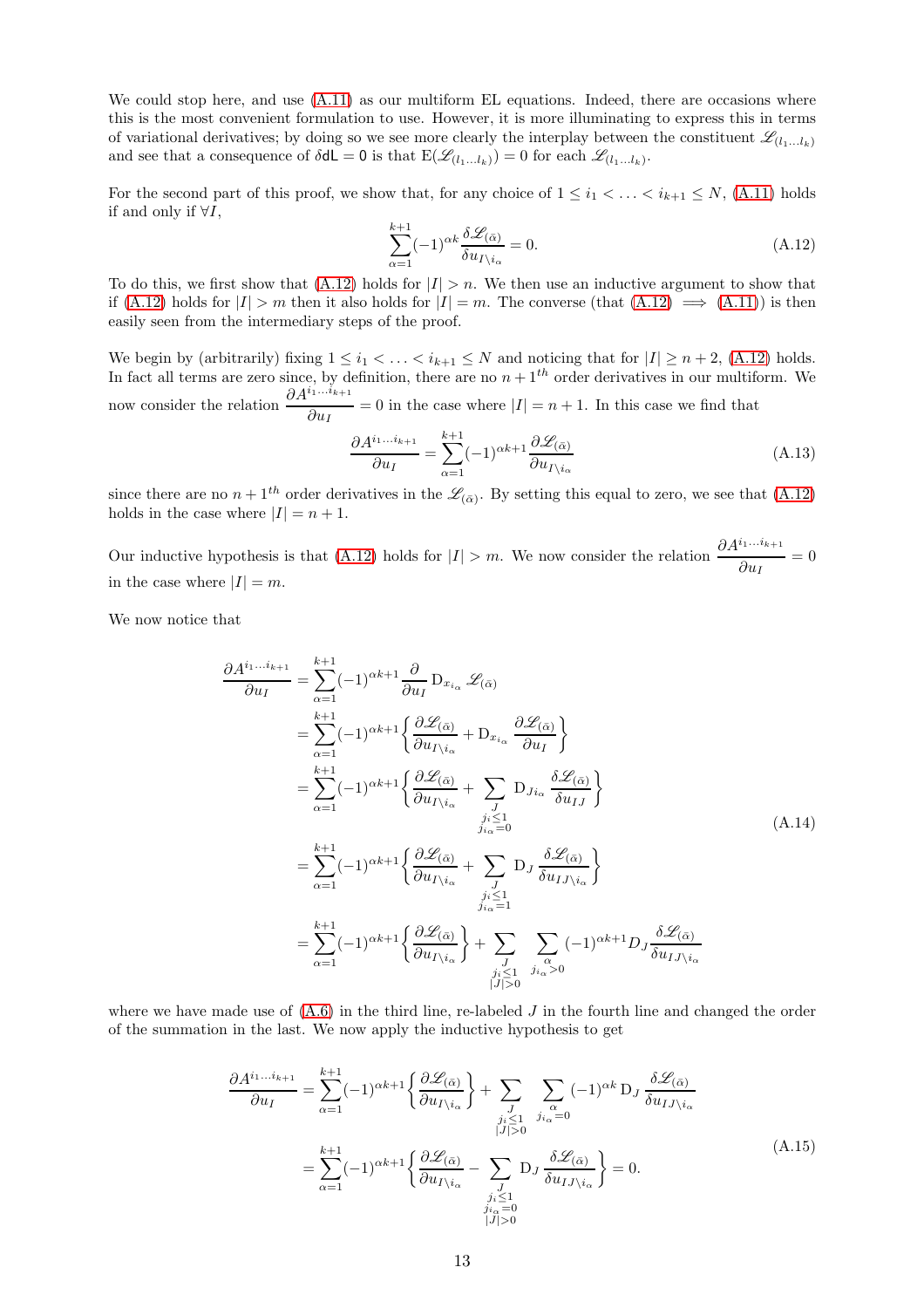Finally, we use [\(A.6\)](#page-11-1) to express this as

$$
\frac{\partial A^{i_1...i_{k+1}}}{\partial u_I} = \sum_{\alpha=1}^{k+1} (-1)^{\alpha k+1} \frac{\delta \mathcal{L}_{(\bar{\alpha})}}{\delta u_{I \setminus i_\alpha}} = 0 \tag{A.16}
$$

<span id="page-13-16"></span>and we have shown that  $(A.12)$  holds for  $|I| = m$ . By induction, it follows that  $(A.12)$  holds for all I. The converse can easily be seen to hold by following the steps taken in  $(A.14)$ ,  $(A.15)$  and  $(A.16)$  in reverse order.

We have shown that the multiform EL equations [\(A.5\)](#page-11-3) for a given  $1 \leq i_1 < \ldots < i_{k+1} \leq N$  are equivalent to  $\delta A^{i_1...i_{k+1}} = 0$  for the same  $1 \leq i_1 < \ldots < i_{k+1} \leq N$ . It follows that the multiform EL equations holding for all  $1 \leq i_1 < \ldots < i_{k+1} \leq N$  is equivalent to  $\delta dL = 0$ .  $\Box$ 

## Compliance with ethical standards

On behalf of all authors, the corresponding author states that there is no conflict of interest.

# <span id="page-13-0"></span>References

- <span id="page-13-1"></span>[1] S. Lobb and F.W. Nijhoff. Lagrangian multiforms and multidimensional consistency. Journal of Physics A: Mathematical and Theoretical, 42(45):454013, 2009.
- [2] P. Xenitidis, F.W. Nijhoff, and S. Lobb. On the Lagrangian formulation of multidimensionally consistent systems. Proceedings of the Royal Society of London A: Mathematical, Physical and Engineering Sciences, 467(2135):3295–3317, 2011.
- <span id="page-13-3"></span><span id="page-13-2"></span>[3] D. Sleigh, F.W. Nijhoff, and V. Caudrelier. A variational approach to Lax representations. Journal of Geometry and Physics, 142:66 – 79, 2019.
- <span id="page-13-4"></span>[4] M. Vermeeren. Continuum limits of pluri-Lagrangian systems. Journal of Integrable Systems, 4(1), 02 2019.
- [5] E. Noether. Invariante variationsprobleme. Nachr. d. König. Gesellsch. d. Wiss. zu Göttingen, Math-phys. Klasse, Seite 235-157, 1918.
- <span id="page-13-5"></span>[6] Y.B. Suris. Variational symmetries and pluri-Lagrangian systems. In T. Hagen, F. Rupp, and J. Scheurle, editors, Dynamical Systems, Number Theory and Applications. A Festschrift in Honor of Armin Leutbecher's 80th Birthday, chapter 13, pages 255–266. World Scientific, 2016.
- <span id="page-13-6"></span>[7] M. Petrera and Y.B. Suris. Variational symmetries and pluri-Lagrangian systems in classical mechanics. Journal of Nonlinear Mathematical Physics, 24(sup1):121–145, 2017.
- <span id="page-13-7"></span>[8] M. Vermeeren. Continuum limits of variational systems. PhD thesis, Technische Universität Berlin, 2018.
- <span id="page-13-8"></span>[9] P.J. Olver. Applications of Lie groups to differential equations. Springer-Verlag New York, 2nd edition, 1993.
- <span id="page-13-10"></span><span id="page-13-9"></span>[10] H. Stephani. Differential equations: Their solution using symmetries. Cambridge University Press, 1990.
- [11] P.E. Hydon. Symmetry methods for differential equations: A beginner's guide. Cambridge Texts in Applied Mathematics. Cambridge University Press, 2000.
- <span id="page-13-11"></span>[12] G.W. Bluman and S.C. Anco. Symmetry and integration methods for differential equations. Applied Mathematical Sciences. Springer-Verlag New York, 2002.
- <span id="page-13-12"></span>[13] M.J. Ablowitz, D.J. Kaup, A.C. Newell, and H. Segur. The inverse scattering transform-Fourier analysis for nonlinear problems. Studies in Applied Mathematics, 53(4):249–315.
- <span id="page-13-13"></span>[14] J. Avan, V. Caudrelier, A. Doikou, and A. Kundu. Lagrangian and Hamiltonian structures in an integrable hierarchy and spacetime duality. Nuclear Physics B, 902:415–439, 2016.
- <span id="page-13-14"></span>[15] H. Flaschka, A.C. Newell, and T. Ratiu. Kac-Moody Lie algebras and soliton equations: II. Lax equations associated with A1(1). Physica D: Nonlinear Phenomena,  $9(3):300-323$ , 1983.
- <span id="page-13-15"></span>[16] Y.B. Suris and M. Vermeeren. On the Lagrangian structure of integrable hierarchies. In A.I. Bobenko, editor, Advances in Discrete Differential Geometry, pages 347–378. Springer Berlin Heidelberg, Berlin, Heidelberg, 2016.